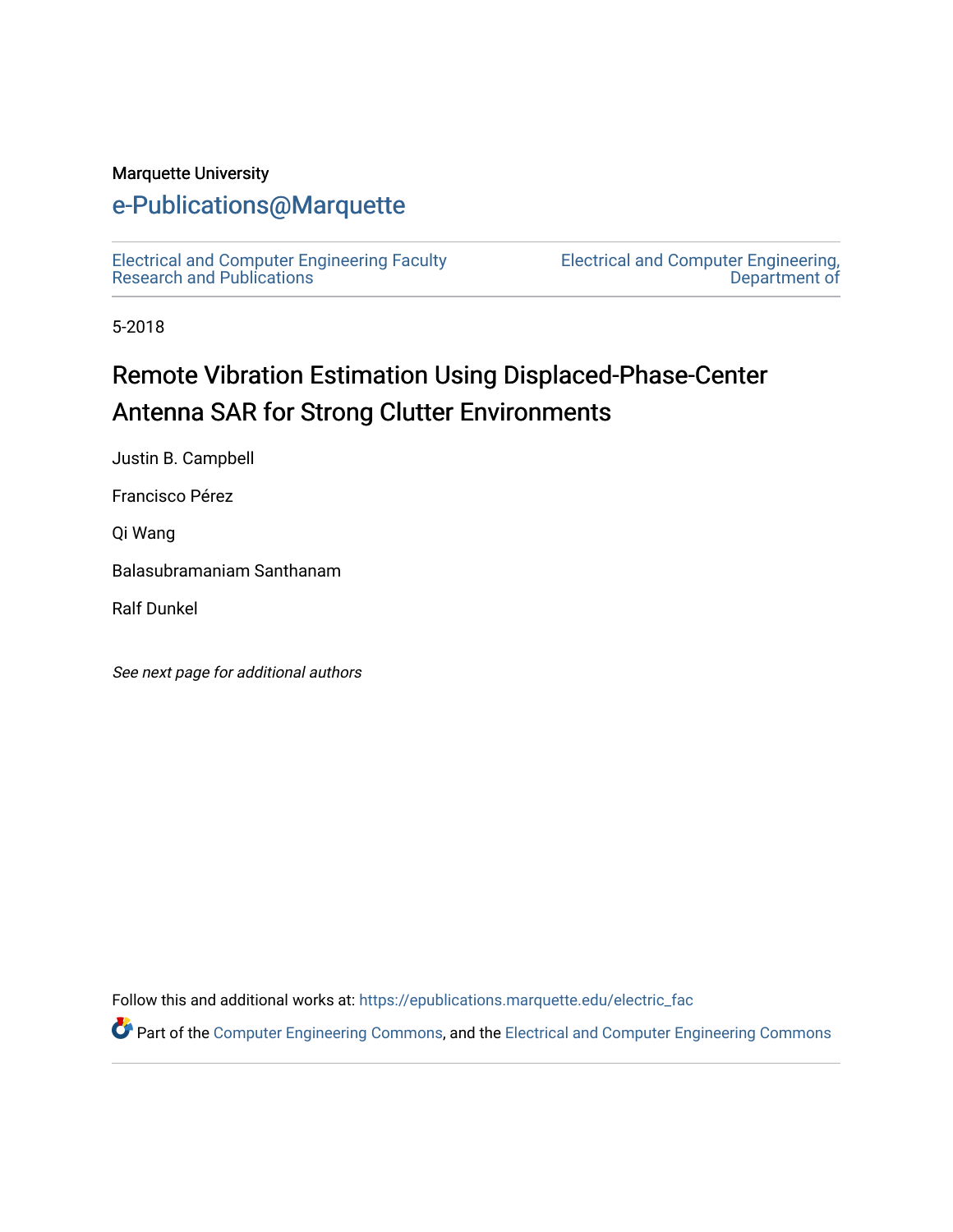#### Authors

Justin B. Campbell, Francisco Pérez, Qi Wang, Balasubramaniam Santhanam, Ralf Dunkel, Armin W. Doerry, Thomas Atwood, and Majeed M. Hayat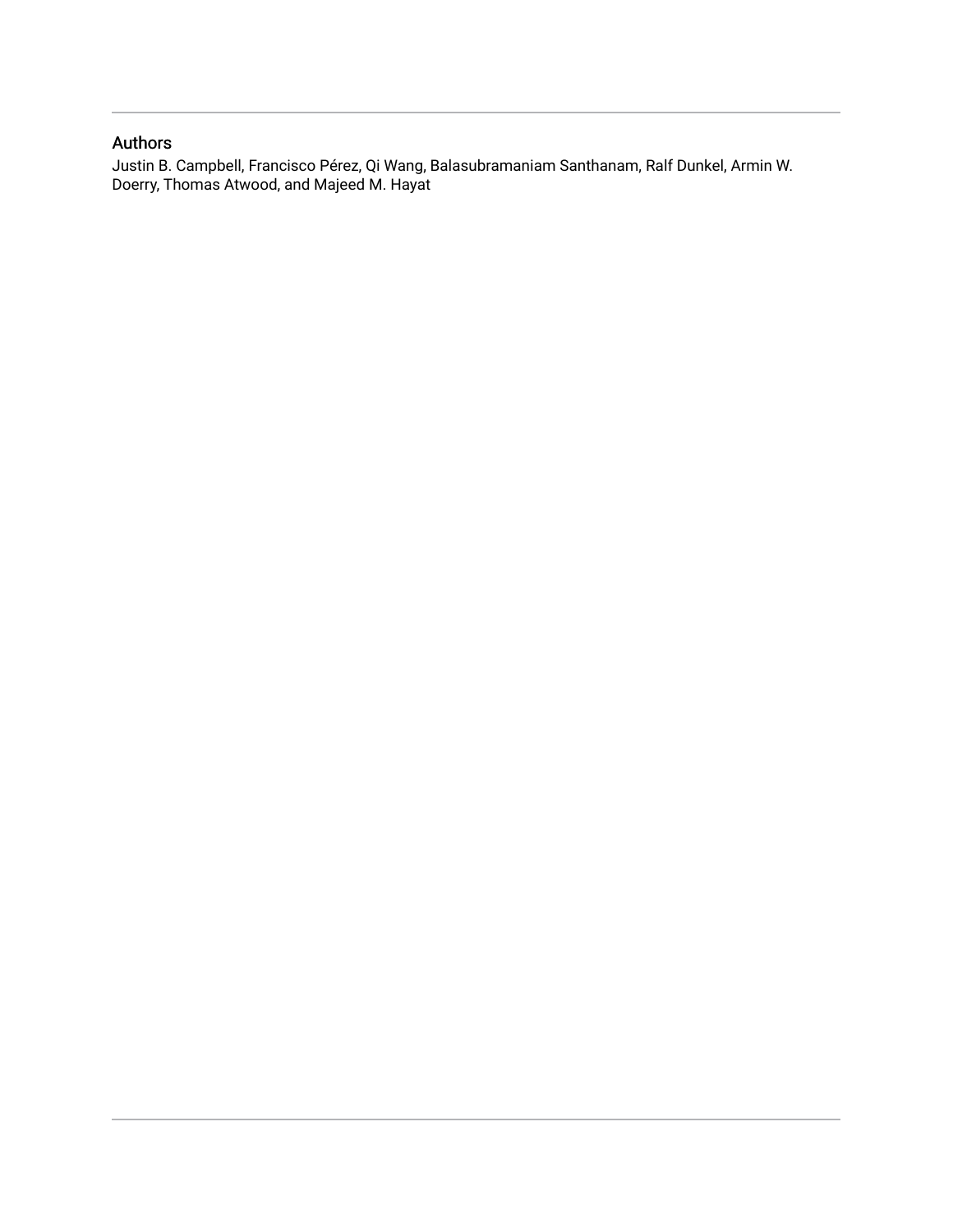#### **Marquette University**

# **e-Publications@Marquette**

## *Electrical and Computer Engineering Faculty Research and Publications/College of Engineering*

*This paper is NOT THE PUBLISHED VERSION;* **but the author's final, peer-reviewed manuscript.** The published version may be accessed by following the link in th citation below.

*IEEE Transactions on Geoscience and Remote Sensing, Vol. 56, No. 5 (May 2018): 2735-2747. [DOI.](https://doi.org/10.1109/TGRS.2017.2782621) This* article is © Institute of Electrical and Electronic Engineers (IEEE) and permission has been granted for this version to appear i[n e-Publications@Marquette.](http://epublications.marquette.edu/) Institute of Electrical and Electronic Engineers (IEEE) does not grant permission for this article to be further copied/distributed or hosted elsewhere without the express permission from Institute of Electrical and Electronic Engineers (IEEE).

# Remote Vibration Estimation Using Displaced-Phase-Center Antenna SAR for Strong Clutter Environments

#### Justin B. Campbell

Electrical and Computer Engineering Department, Center for High Technology Materials, The University of New Mexico, Albuquerque, NM

#### Francisco Pérez

Electrical and Computer Engineering Department, Center for High Technology Materials, The University of New Mexico, Albuquerque, NM

#### Qi Wang

Electrical and Computer Engineering Department, Center for High Technology Materials, The University of New Mexico, Albuquerque, NM

#### Balasubramaniam Santhanam

Electrical and Computer Engineering Department, Center for High Technology Materials, The University of New Mexico, Albuquerque, NM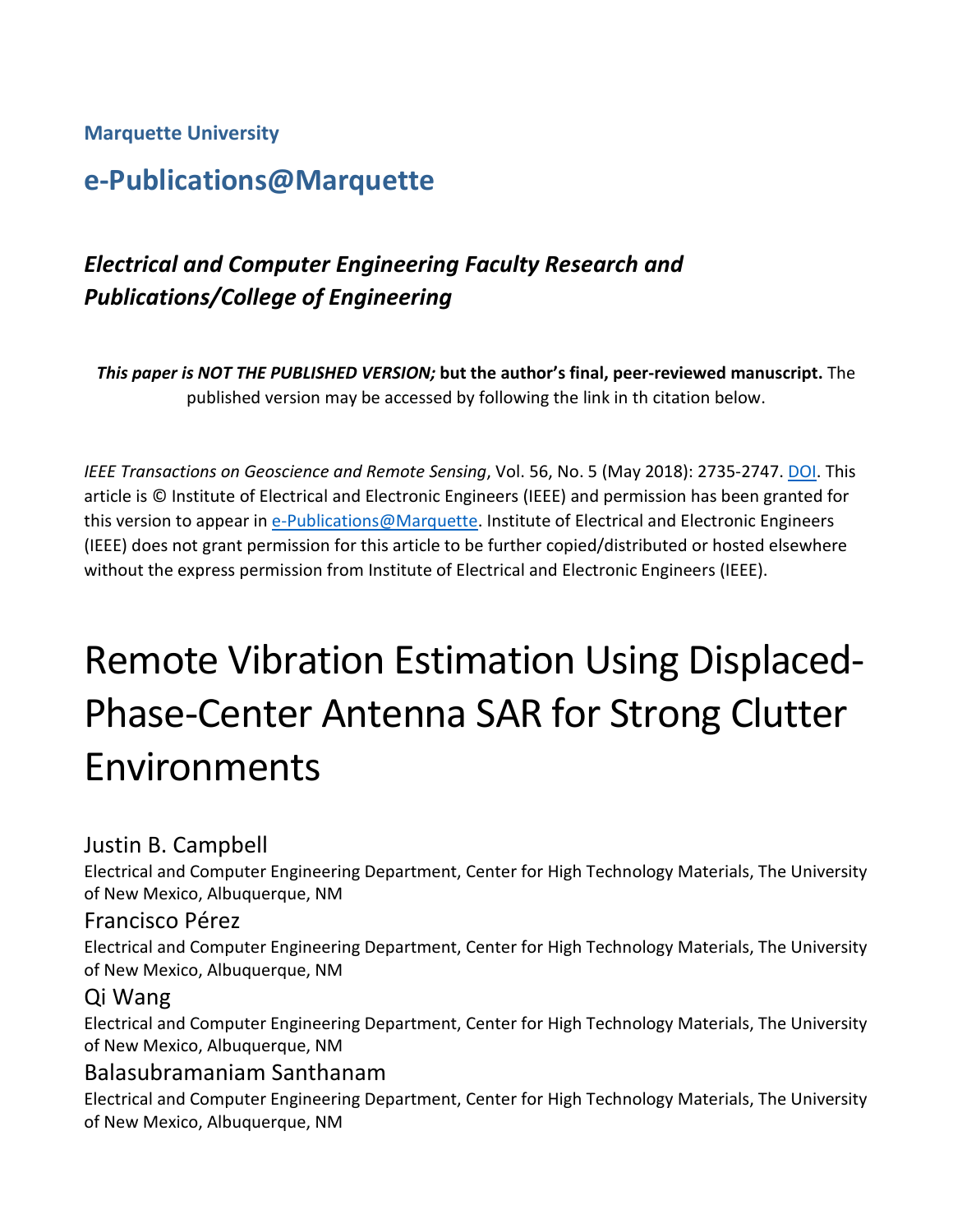### Ralf Dunkel

General Atomics Aeronautical Systems, Inc., Poway, CA

### Armin W. Doerry

Electrical and Computer Engineering Department, Center for High Technology Materials, The University of New Mexico, Albuquerque, NM

### Thomas Atwood

Electrical and Computer Engineering Department, Center for High Technology Materials, The University of New Mexico, Albuquerque, NM

### Majeed M. Hayat

Electrical and Computer Engineering Department, Center for High Technology Materials, The University of New Mexico, Albuquerque, NM

### Abstract

It has been previously demonstrated that it is possible to perform remote vibrometry using synthetic aperture radar (SAR) in conjunction with the discrete fractional Fourier transform (DFrFT). Specifically, the DFrFT estimates the chirp parameters (related to the instantaneous acceleration of a vibrating object) of a slow-time signal associated with the SAR image. However, ground clutter surrounding a vibrating object introduces uncertainties in the estimate of the chirp parameter retrieved via the DFrFT method. To overcome this shortcoming, various techniques based on subspace decomposition of the SAR slow-time signal have been developed. Nonetheless, the effectiveness of these techniques is limited to values of signal-to-clutter ratio ≥5 dB. In this paper, a new vibrometry technique based on displaced-phase-center antenna (DPCA) SAR is proposed. The main characteristic of a DPCA-SAR is that the clutter signal can be canceled, ideally, while retaining information on the instantaneous position and velocity of a target. In this paper, a novel method based on the extended Kalman filter (EKF) is introduced for performing vibrometry using the slow-time signal of a DPCA-SAR. The DPCA-SAR signal model for a vibrating target, the mathematical characterization of the EKF technique, and vibration estimation results for various types of vibration dynamics are presented.

### SECTION I. Introduction

Synthetic aperture radar (SAR) is a ubiquitous coherent imaging radar that generates high-resolution images. SAR operates by illuminating the target scene with electromagnetic pulses, typically in the microwave band, and measures the amplitude and phase of the return signal. After substantial signal processing of the collected data, the final product is a 2-D image, where each pixel in the image represents the reflectivity of a region at the transmitted frequency [1]. The relatively long wavelengths, compared with those of optical sensors, make SAR systems capable of remote imaging over thousands of kilometers regardless of weather conditions. The typical range of these systems can be anywhere from 25 km for the Lynx radar [2] to well over 800 km for the RADARSAT-2 [3]. These SAR-collection platforms can generate images at a variety of resolution scales. For example, the Lynx radar has the ability to generate 0.1-m (4-in) resolution images [2].

For common imaging applications, a typical airborne SAR platform illuminates the ground scene for at least several seconds to create a single SAR image. During the data-collection process, the image formation algorithm, often the polar-format algorithm, assumes all targets in the ground scene are static. This assumption makes SAR particularly sensitive to low-level target vibrations [4]–[5][6][7][8][9][10][11]. More specifically, ground target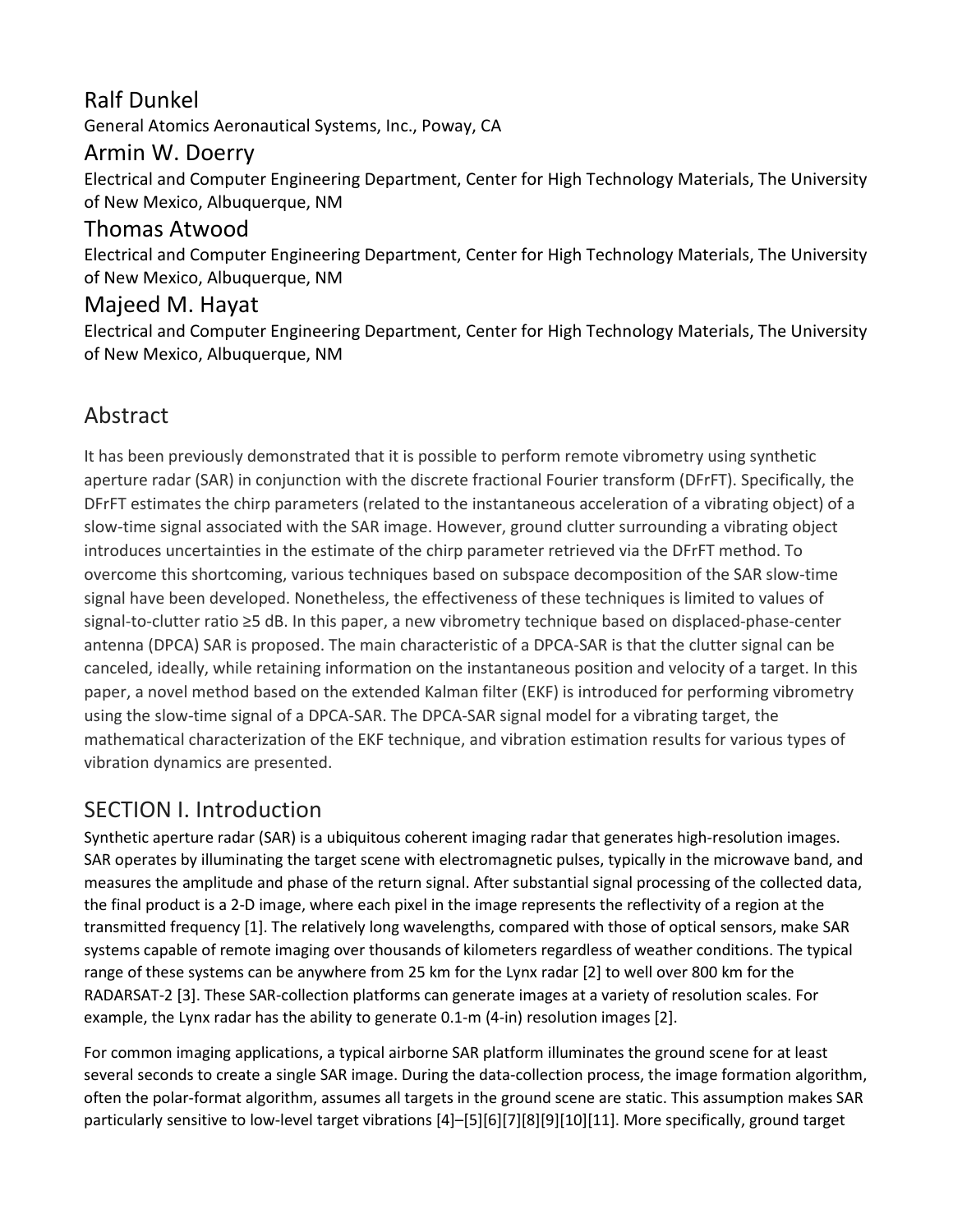vibrations introduce a phase modulation, termed the micro-Doppler effect [8], into each returned SAR signal. Any vibrating target, with a strong radar cross section relative to its surroundings, will produce observable artifacts in the image called ghost targets. These ghost targets degrade the image quality. An example of these ghost targets is shown in Fig. 1. On the other hand, while ground target vibrations may introduce distortion in some regions of a SAR image [4], [8], they contain vital information about the frequency and amplitude of the vibration of a target. In turn, the vibration history, if reliably detected, can aid the identification of the targets imaged.



**Fig. 1.** SAR image that was generated by the GA-ASI Lynx SAR in collaboration with the University of New Mexico for various vibrometry experiments. Located in the bottom-right part of the image is a vibrating corner reflector with a lateral length of 0.53 m. This target had a vibration amplitude in the range direction of 1.5 cm and a vibration frequency of 0.8 Hz. The ghost targets are spread in azimuth at the same range line. The other three bright spots in the image are static corner reflectors.

Previously, a vibration-estimation technique was introduced based on the discrete fractional Fourier transform (DFrFT) applied to the slow-time SAR signal, which is extracted from the complex SAR image [12]–[13][14][15]. It has been shown that the DFrFT method can accurately estimate the instantaneous acceleration of a point target when the vibration of interest occurs in the range direction [12]–[13][14][15]. In these cases, the micro-Doppler effect manifests itself as an instantaneous linear chirp in the SAR slow-time signal [12]–[13][14][15].

While the DFrFT is an effective remote vibration-estimation tool, the reliability of its estimates is adversely affected by the ground clutter surrounding the vibrating target, e.g., requiring SAR images with signal-to-clutter ratio (SCR) ≥15 dB [16]. In order to overcome this shortcoming, clutter rejection techniques, based on decomposition of the SAR slow-time signal into subspaces, have been developed [16], [17]. By employing these techniques, the DFrFT can produce reliable estimates of the vibrations of targets in environments with SCR ≥5 dB [17]. To the best of our knowledge, there is no vibration-estimation technique based on SAR imaging that works reliably for high-clutter environments, i.e., ≤5 dB. Fortunately, there is an alternative radar-sensing technique, based on displaced-phase-center antenna (DPCA) systems, that is intrinsically insensitive to groundfield clutter.

The DPCA systems, normally utilized for ground moving target indication (DPCA-GMTI), have been shown to be capable of determining the position and velocity of a moving target in a high clutter environment [3]. In fact, in a DPCA-GMTI system, the return of all the static objects in the scene can be canceled by properly processing the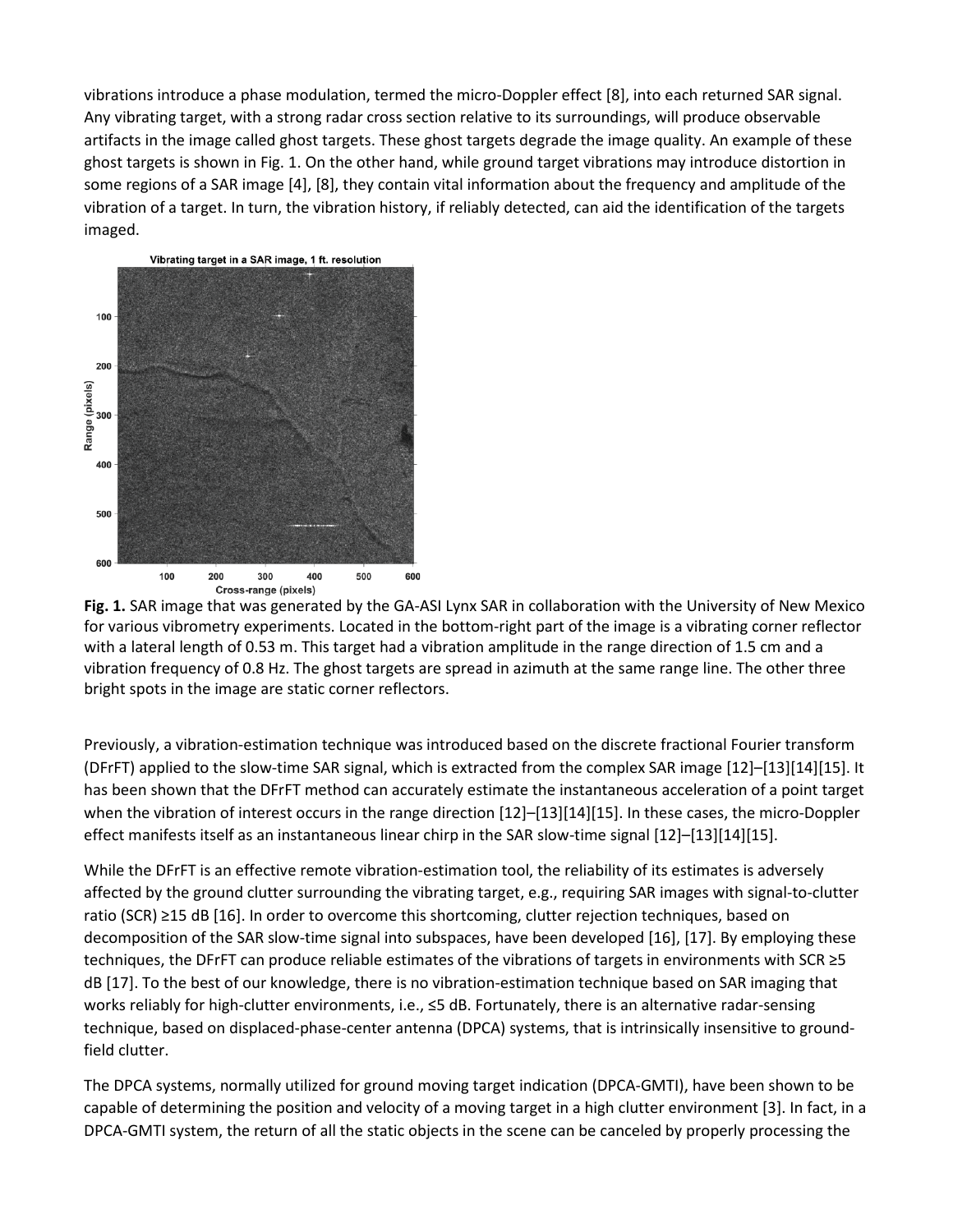return signals acquired by the fore-antenna and the aft-antenna. Typically, the data collection process of a DPCA-GMTI system lasts fractions of seconds, but in a SAR, it may last several seconds or more. Therefore, in order to have the Doppler resolution of a SAR image with the clutter suppression capability offered by the DPCA-GMTI system, this paper proposes performing DPCA-GMTI using SAR. The acronym DPCA-SAR is used to represent this process. A DPCA-SAR can be seen as a single-pass collection platform where, in effect, two SAR images, having only a temporal separation, are combined to provide a ground moving target indicator system. A notable advantage over spotlight-mode SAR is that DPCA-SAR systems are robust for detecting moving targets in high clutter environments, since the ground clutter can be completely removed from the SAR images captured by the two antennas. Thus, DPCA-SAR is a particularly appealing platform for SAR vibrometry. In fact, DPCA and other multichannel techniques for detecting vibrating targets have been previously reported and their ability to suppress stationary clutter is well established [18]–[19][20][21]. Herein we proceed with DPCA-SAR for clutter suppression, choosing it for its simplicity and effectiveness. However, while DPCA-SAR is robust in high clutter environments, the process of combining the two images to remove the static background (clutter) also removes the instantaneous linear chirp of the SAR slow-time signal. Without this linear chirp characteristic, the DFrFT cannot be utilized for performing vibrometry. Therefore, an alternative vibrometry technique is required for a DPCA-SAR platform. In this paper, a vibrometry technique based on the extended Kalman filter (EKF) is developed for DPCA-SAR.

The rest of this paper is organized as follows. In Section II, the signal model for the DPCA-SAR system is defined. In Section III, an existing vibrometry technique for DPCA-SAR is presented. In Section IV, the proposed EKF-based vibrometry technique for the DPCA-SAR system is developed. In Section V, a refinement of the EKF-based vibrometry technique for noise immunity is introduced. In Section VI, simulations and results of the improved EKF-based vibrometry method are discussed. Finally, the conclusions of this paper are presented in Section VII.

### SECTION II. Signal Model for Displaced-Phase-Center Synthetic Aperture Radar

Fig. 2 shows the data-collection geometry of a DPCA-SAR operating in ping-pong mode [22]. The baseline,  $B$ , is defined as the along-track spacing between the fore-antenna and the aft-antenna on the collection platform. Conceptually, in a ping-pong mode, the fore-antenna collects data at a given location  $u^*$ , while the aft-antenna is OFF. The aft-antenna collects at the same location,  $u^*$ , while the fore-antenna is OFF. The time delay between the data collection of the two antennas is  $\tau_B = B/V_a$ , where  $V_a$  is the average antenna speed. This process repeats for the duration of the entire synthetic aperture. In this model, clutter is defined as any other target illuminated in the ground scene. For a particular range line, the slow-time signal of the clutter collected by the fore-antenna can be written as

$$
c_1(\tau) = \sum_i \overline{\sigma}_i \exp\left[-jk_y y_i \tau - j\frac{4\pi}{\lambda}r_i + j\phi_i\right](1)
$$

where  $\overline{\sigma}_i$ ,  $y_i$ ,  $r_i$ , and  $\phi_i$  are the average reflectance, azimuthal position, range, and initial phase of the *i* th scatterer, respectively. The wavelength and carrier frequency of the sent pulse are  $\lambda$  and  $f_c$ , respectively. The slow time is  $\tau = u/V_a$ , and  $k_y$  is a scaling parameter

$$
k_{y} \approx \frac{4\pi f_{c}V_{a}}{cR_{0}f_{\text{prf}}}
$$
 (2)

where  $c$  is the propagation speed of the sent pulse,  $R_0$  is the distance from the scene center to the midaperture, and  $f_{\text{prf}}$  is the pulse-repetition frequency (PRF). Assuming that the ground clutter is static and since the aftantenna is illuminating the ground scene from the same location as the fore-antenna, the clutter signal will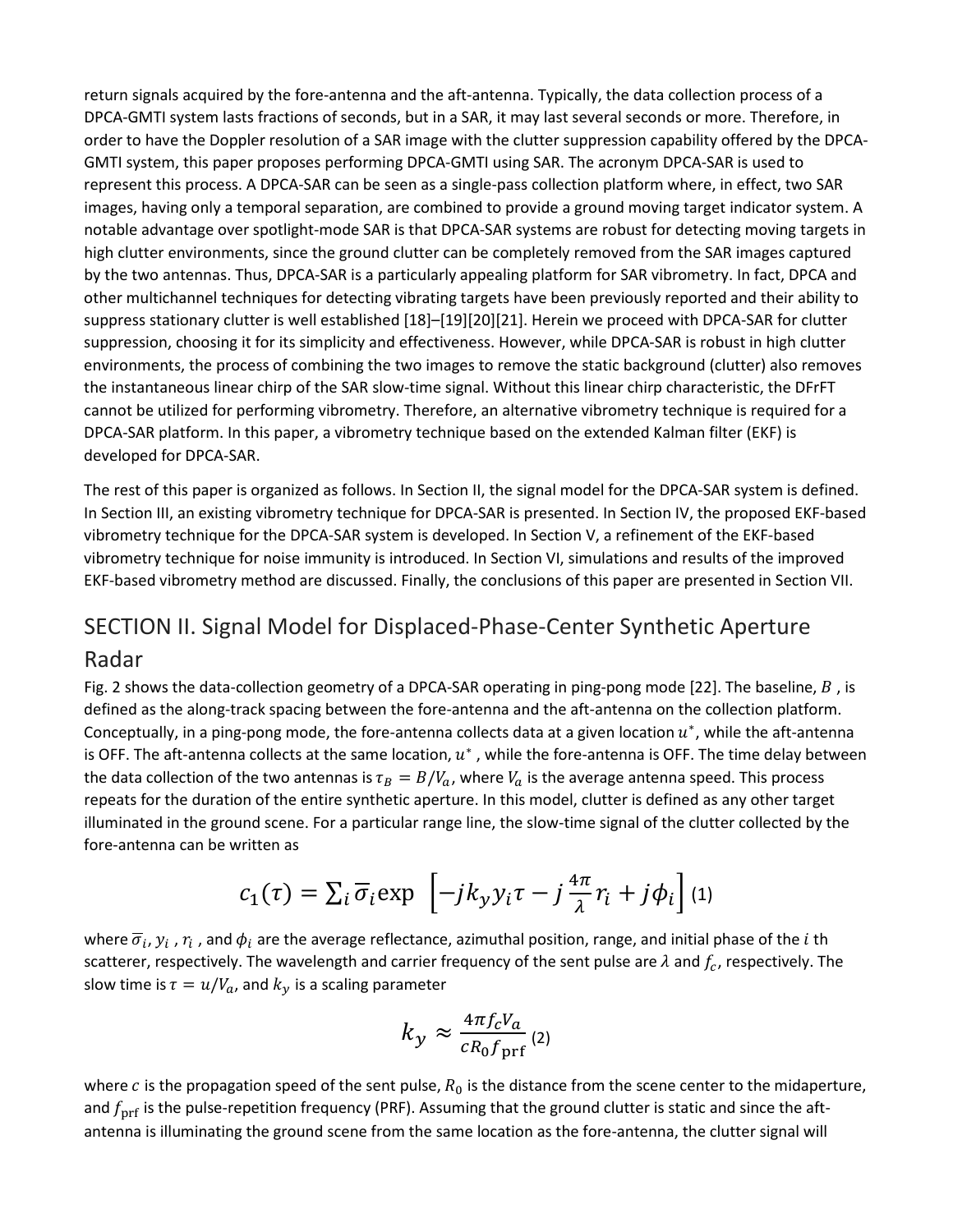remain constant at every collection point  $u^*$  throughout the entire synthetic aperture. Therefore, for the same given range line, the slow-time signal of the clutter collected by the aft-antenna is the same clutter signal collected by the fore-antenna with a known time delay,  $\tau_B$ 

2() = 1( − ) = ∑ exp �−( − ) − 4 + �. (3)

Fig. 2. Data-collection geometry of the DPCA-SAR operating in ping-pong mode. The baseline, B, is defined as the distance between the fore-antenna and the aft-antenna. The aft-antenna collects the data from the same points as the fore-antenna with a time delay of  $\tau_B = B/V_a$ .

Now consider a single vibrating target at a given range line. The slow-time signal from a vibrating target collected by the fore-antenna is

$$
d_1(\tau) = \overline{\sigma}_v \exp\left[-jk_y \overline{y}_v \tau - j\frac{4\pi}{\lambda} x_v(\tau) + j\phi_v\right]
$$
 (4)

where  $\overline{\sigma}_{v}$ ,  $\overline{y}_{v}$ , and  $x_{v}(\tau)$  are the average reflectance, average azimuthal position, and displacement of the vibrating target, respectively. Consequently, the slow-time signal from the vibrating target collected by the aftantenna,  $d_2(\tau)$ , is

$$
d_2(\tau) = \overline{\sigma}_v \exp\left[-jk_y \overline{y}_v(\tau - \tau_B) - j\frac{4\pi}{\lambda}x_v(\tau) + j\phi_v\right].
$$
 (5)

The first phase term of  $d_2(\tau)$  is  $-j k_y \overline{y}_v(\tau - \tau_B)$ , as shown in the case of clutter. However, the second phase term of  $d_2(\tau)$  remains the same as that for  $d_1(\tau)$  because the aft-antenna also observes the instantaneous vibration displacement  $x_v(\tau)$  at time  $\tau$ . In summary, the two slow-time signals collected by the fore-antenna and the aft-antenna, from a ground scene containing a single vibrating target in clutter, can be written as

$$
s_1(\tau) = d_1(\tau) + c_1(\tau) + w_1(\tau)
$$
 (6)

and

$$
s_2(\tau) = d_2(\tau) + c_2(\tau) + w_2(\tau)
$$
 (7)

where  $d_1$  and  $d_2$  represent the signals from the vibrating target,  $c_1$  and  $c_2$  represent the clutter signals, and  $w_1$  and  $w_2$  represent the additive noise due to electronic error and quantization error, etc. Just as in the signal model for spotlight SAR mode [12],  $w_1$  and  $w_2$  are modeled as zero-mean circularly symmetric complexvalued white Gaussian (ZMCSCG) noise.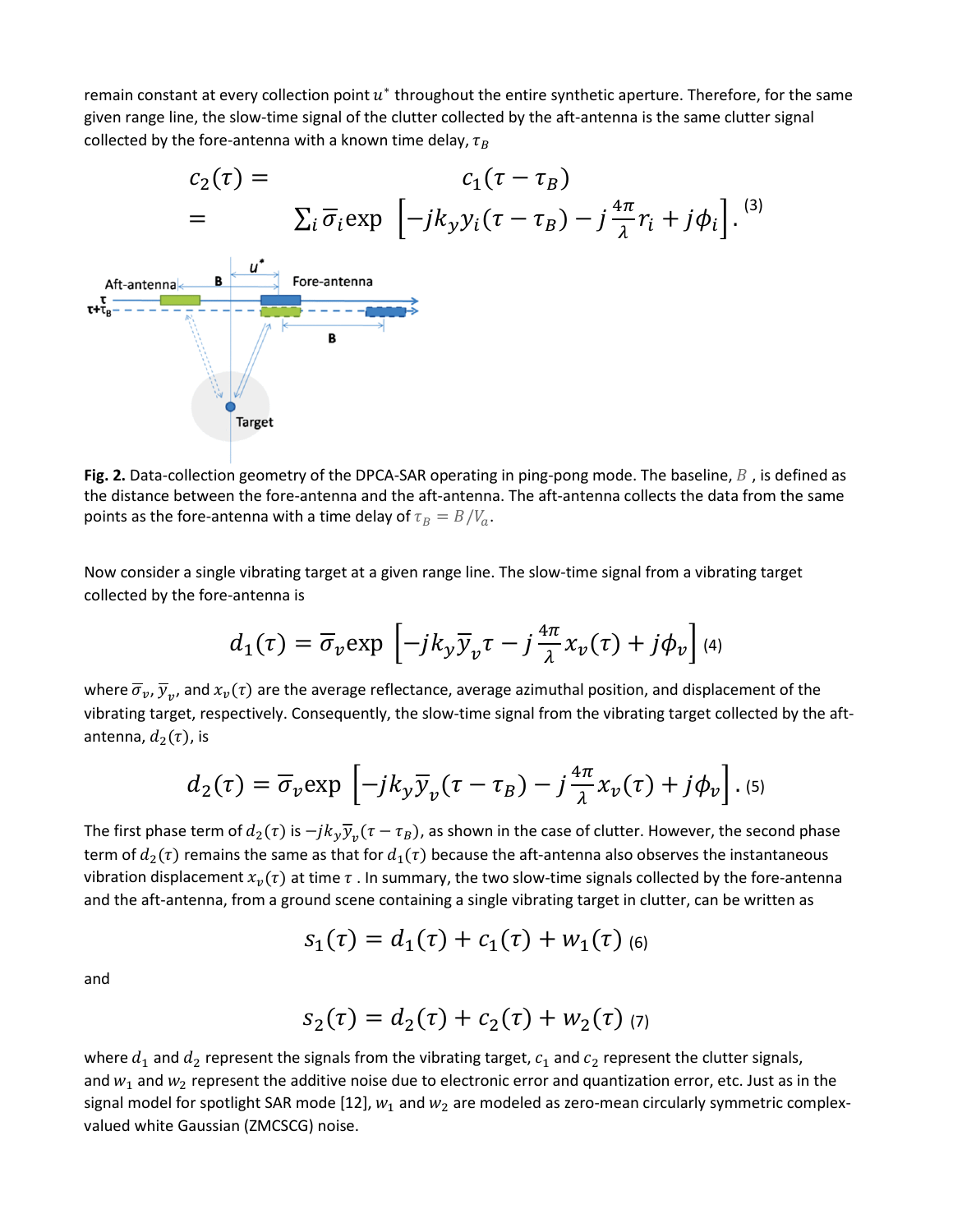Recall that the clutter signal collected by the fore-antenna is the same as the clutter signal collected by the aftantenna separated by a time delay,  $\tau_B$ , namely,  $c_2(\tau) = c_1(\tau - \tau_B)$ . Hence, by taking the difference of the signals collected by the two antennas at the same collection location  $u^*$ , the clutter signal is totally removed, and as a result, the difference signal is modulated by the vibration dynamics in a nonlinear manner. The difference signal,  $s(\tau)$ , which we call the DPCA signal of interest (SoI), is given by

$$
s(\tau) = d_2(\tau + \tau_B) - d_1(\tau) + w_2(\tau + \tau_B) - w_1(\tau).
$$
 (8)

The operation represented by  $(8)$  is the DPCA technique [23]. In real-world applications, the removal of the clutter signal is subject to the noise floor of the DPCA-SAR system [23]. If we define the difference signal from the vibrating target as

$$
d(\tau) = d_2(\tau + \tau_B) - d_1(\tau) \, \text{(9)}
$$

and the residual clutter noise as

$$
w(\tau) = w_2(\tau + \tau_B) - w_1(\tau) \, \text{(10)}
$$

the DPCA-SAR SoI can be recast succinctly as

$$
s(\tau)=d(\tau)+w(\tau). (11)
$$

In practice, the residual-clutter noise term may also include a portion of the clutter signal that is not canceled due to the incoherence between the signals collected by the fore- and the aft-antennas. For a typical DPCA-SAR collection platform,  $\tau_B$  is no more than a few milliseconds. If  $\tau_B$  is much shorter than the duration of the vibration of interest, then the instantaneous vibration displacement can be approximated linearly as

$$
x_{\nu}(\tau+\tau_B)\approx x_{\nu}(\tau)+V_{\nu}(\tau)\tau_B
$$
 (12)

where  $V_v(\tau)$  is the instantaneous vibration velocity. With this assumption,  $d(\tau)$  can be expressed as

$$
d(\tau) \approx 2\sigma_{\nu}(\tau)\sin\left(\frac{2\pi\tau_{B}V_{\nu}(\tau)}{\lambda}\right)
$$

$$
\times \exp\left[-j\frac{2\pi}{\lambda}(2x_{\nu}(\tau) + \tau_{B}V_{\nu}(\tau)) - j\frac{\pi}{2}\right]^{(13)}
$$

where

$$
\sigma_{\nu}(\tau) = \overline{\sigma}_{\nu} \exp\left[-jk_{y}y_{\nu}\tau + j\phi_{\nu}\right].
$$
 (14)

For a simple point target, the value of  $\sigma_{\nu}(\tau)$  is simply the scaled pixel value in a complex SAR image, where  $\overline{\sigma}_v$  corresponds to the pixel magnitude and  $\phi_v$  corresponds to the pixel phase. The slow-time signal,  $s(\tau)$ , collected by the SAR platform is automatically sampled with the PRF. Therefore, the observed DPCA-SAR SoI can be written in discrete time as

$$
s[n] = d[n] + w[n], n = 1, ..., N_{(15)}
$$

and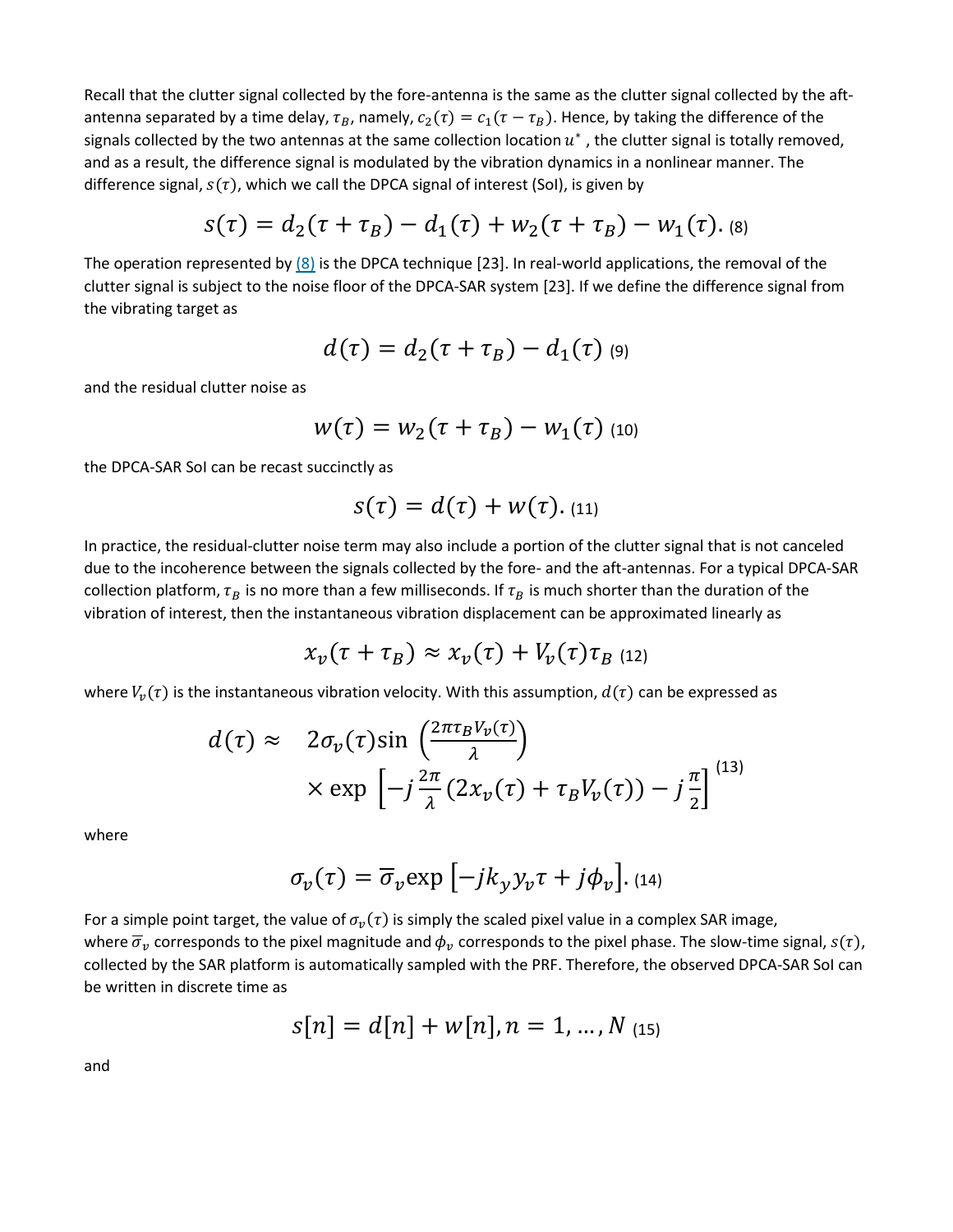$$
d[n] = 2\sigma_v[n] \sin\left(\frac{2\pi\tau_B V_v[n]}{\lambda}\right)
$$

$$
\times \exp\left[-j\frac{2\pi}{\lambda}(2x_v[n] + \tau_B V_v[n]) - j\frac{\pi}{2}\right]^{(16)}
$$

where

$$
\sigma_{v}[n] = \overline{\sigma}_{v} \exp \left[-j k_{y} y_{v} n + j \phi_{v}\right]
$$
 (17)

and N is the total number of the observed signal samples. The sampling interval,  $\Delta t$ , is the pulse-repetition interval (PRI) of the SAR system. The signal-to-noise ratio (SNR<sub>res</sub>) of the DPCA-SAR SoI is defined as

$$
SNR_{\text{res}} = 10\log_{10}\left(\frac{\overline{\sigma}_{\nu}^2}{\sigma_{\text{w}}^2}\right)
$$
 (18)

where  $\sigma_w^2$  is the variance of the residual clutter noise  $w[n].$ 

There are two major differences between the DPCA-SAR SoI shown in  $(15)$  and the SoI of a common SAR system (see [12, eq. (9)]). First, both the magnitude and phase of  $d[n]$  in the DPCA-SAR SoI are nonlinearly modulated by the vibration dynamics. However, only the phase of  $d[n]$  in the SAR SoI is linearly modulated by the vibration

displacements. The DFrFT-based method is applicable only when the magnitude of  $\widetilde{d}[n]$  remains the same (or changes very slowly compared with the vibration) [12], [16], [24]. This is not the case for the DPCA-SAR SoI because the magnitude of  $d[n]$  in the DPCA-SAR SoI changes as fast as the vibration velocity. Therefore, the DFrFT-based method is generally not applicable to the DPCA-SAR SoI. Second, the clutter signal is removed entirely from the DPCA-SAR SoI, while the SAR SoI suffers from the clutter signal. Because the DPCA-SAR SoI is only corrupted by additive noise as the clutter signal is removed, one can apply general signal estimation methods to the DPCA-SAR SoI for extracting  $x_{n}[n]$  and  $V_{n}[n]$ . In this paper, these vibration dynamics are estimated from the DPCA-SAR SoI using a method based on the EKF. To achieve this, the EKF method must exploit the information contained in both the envelope and the phase of the DPCA-SAR SoI.

# SECTION III. Existing Vibrometry Technique for Displaced-Phase-Center Antenna Synthetic Aperture Radar

The robustness of DPCA-SAR in high clutter environments makes this radar configuration highly attractive for vibrometry applications. In the case when the vibration of the target is produced by a single-component sinusoidal function, the problem of estimating its frequency is relatively simple. In this case, the magnitude of the DPCA-SAR SoI can be used to estimate the vibration frequency. This is what we present below as the *magnitude method*. However, while this straightforward approach is simple, it is unlikely to be optimal because it utilizes only partial information (i.e., the envelope) of the DPCA-SAR SoI to conduct the estimation. Furthermore, this technique is not appropriate for complex vibrations.

#### A. Magnitude Vibrometry Method

From  $(16)$ , the magnitude of d[n] can be written as

$$
|d[n]| = 2\overline{\sigma}_{\nu} \left| \sin \left( \frac{2\pi \tau_B}{\lambda} V_{\nu}[n] \right) \right| . \tag{19}
$$

The instantaneous velocity  $V_{\nu}[n]$  of a single-component vibration can be parameterized as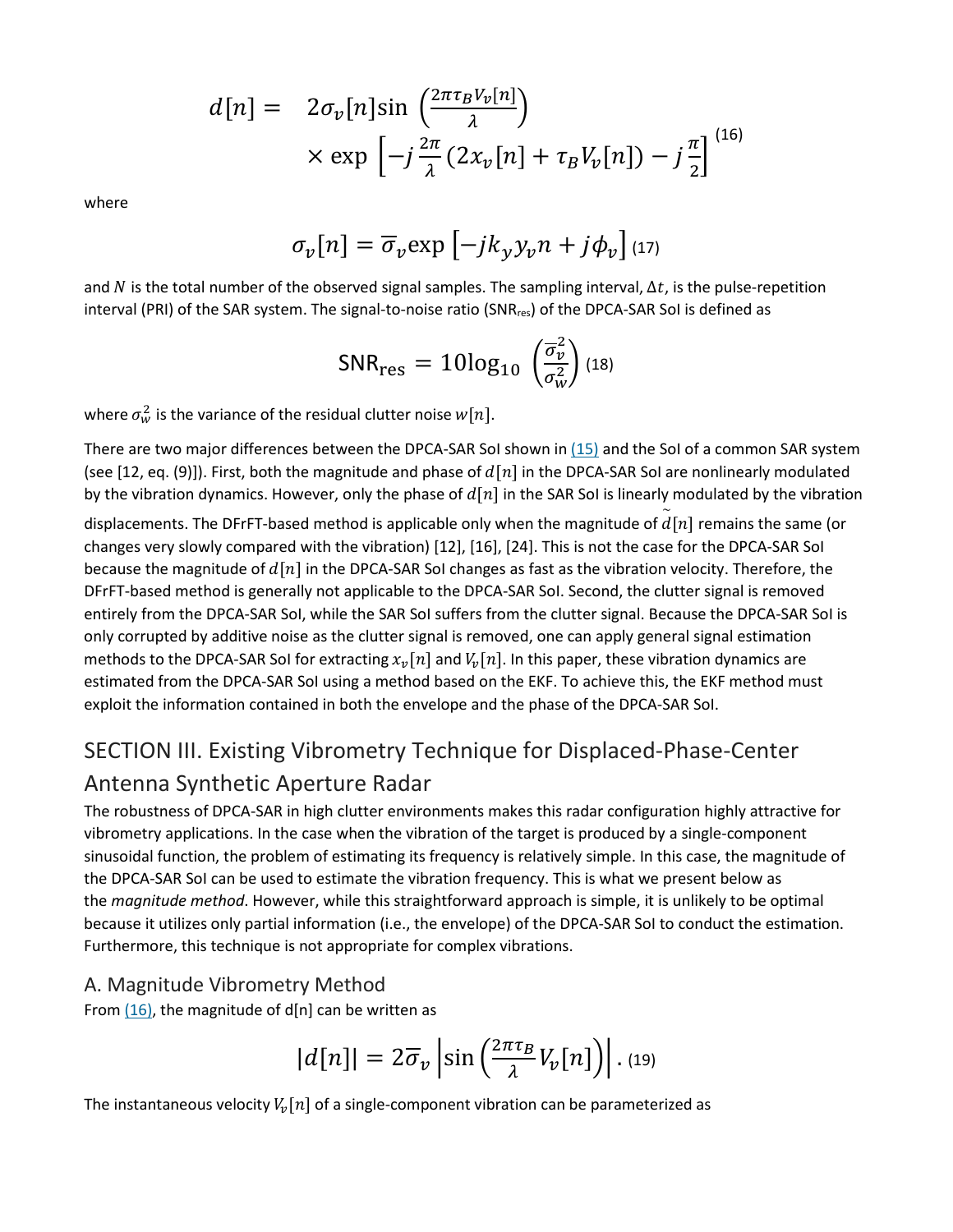$$
V_v[n] = M_v \cos(2\pi f_v \Delta_t n + \psi_v)
$$
 (20)

where  $M_v$  is the magnitude of velocity,  $f_v$  is the frequency of the vibration, and  $\psi_v$  is the initial phase. We assume that

$$
M_{\nu} \leq \frac{\lambda}{4\tau_B} \, (21)
$$

or equivalently

$$
-\frac{\pi}{2} \leq \frac{2\pi\tau_B}{\lambda} V_{\nu}[n] \leq \frac{\pi}{2}.
$$
 (22)

In this case, there is a one-to-one mapping from  $V_p[n]$  to  $|d[n]|$  when  $V_p[n] > 0$ , and there is the same one-toone mapping from  $-V_{\nu}[n]$  to  $|d[n]|$  when  $V_{\nu}[n] < 0$ . This implies that  $|d[n]|$  repeats itself twice as fast as  $V_{\nu}[n]$ . As such,  $|S[n]|$  also repeats itself twice as fast as  $V_{\nu}[n]$  modulo the interference from the additive noise. Provided that the SNR<sub>res</sub> is sufficiently high,  $f_\nu$  can be estimated as a half of the frequency of  $|S[n]|$ .

The magnitude of velocity of low-level vibrations is usually small. For instance, the magnitude of velocity of a 2 mm 10-Hz vibration is approximately 0.13 m/s. On the other hand, the upper bound,  $\lambda/4\tau_B$ , in the right-hand side of  $(21)$  is more than 1 m/s for typical SAR systems. Therefore, the constraint in  $(21)$  will be generally satisfied for the low-level vibrations of interest. In the extreme case where  $M_{\nu} > \lambda/4\tau_B$ , the mapping from  $V_v[n]$  to  $|d[n]|$ , for either  $V_v[n] > 0$  or  $V_v[n] < 0$  cases, is no longer bijective. As a consequence, harmonic frequencies of  $f_v$  appear in the spectrum of  $|d[n]|$  that cause ambiguity in estimating the vibration frequency.

The magnitude method is generally not applicable to multicomponent vibrations. For instance, we can write  $|d[n]|$  for a two-component vibration as

$$
|d[n]| = 2\overline{\sigma}_{v}|\sin (k_{1}v_{1}[n] + k_{2}v_{2}[n])|
$$
 (23)

or equivalently

$$
|d[n]| = 2\overline{\sigma}_{v}|\sin (k_{1}v_{1}[n])\cos (k_{2}v_{2}[n]) + \cos (k_{1}v_{1}[n])\sin (k_{2}v_{2}[n])|^{(24)}
$$

where  $k_1$  and  $k_2$  are known scalars, and  $v_1[n]$  and  $v_2[n]$  are the instantaneous velocities of the two vibrating components. According to  $(24)$ , the relationship between the frequencies of v1[n] and v2[n], on the one hand, and the frequencies of  $|d[n]|$  on the other hand, is not trivial; therefore, the magnitude method is not applicable in this case.

### SECTION IV. Proposed Vibrometry Method Based on the Extended Kalman Filter

To overcome the shortcomings of the magnitude vibrometry method, an estimation tool, based on the EKF to estimate the vibration dynamics by exploiting the full information (both the envelope and the phase) of the DPCA-SAR SoI, is presented. As it will be shown in the following sections, the EKF-based vibrometry technique is reliable not only for recovering single component vibrations from DPCA-SAR images but also for estimating complex vibrations (multicomponent and time varying) from DPCA-SAR images.

#### A. One-Step State-Transition Model

Using the previously presented DPCA-SAR signal model, it is possible to define a state vector as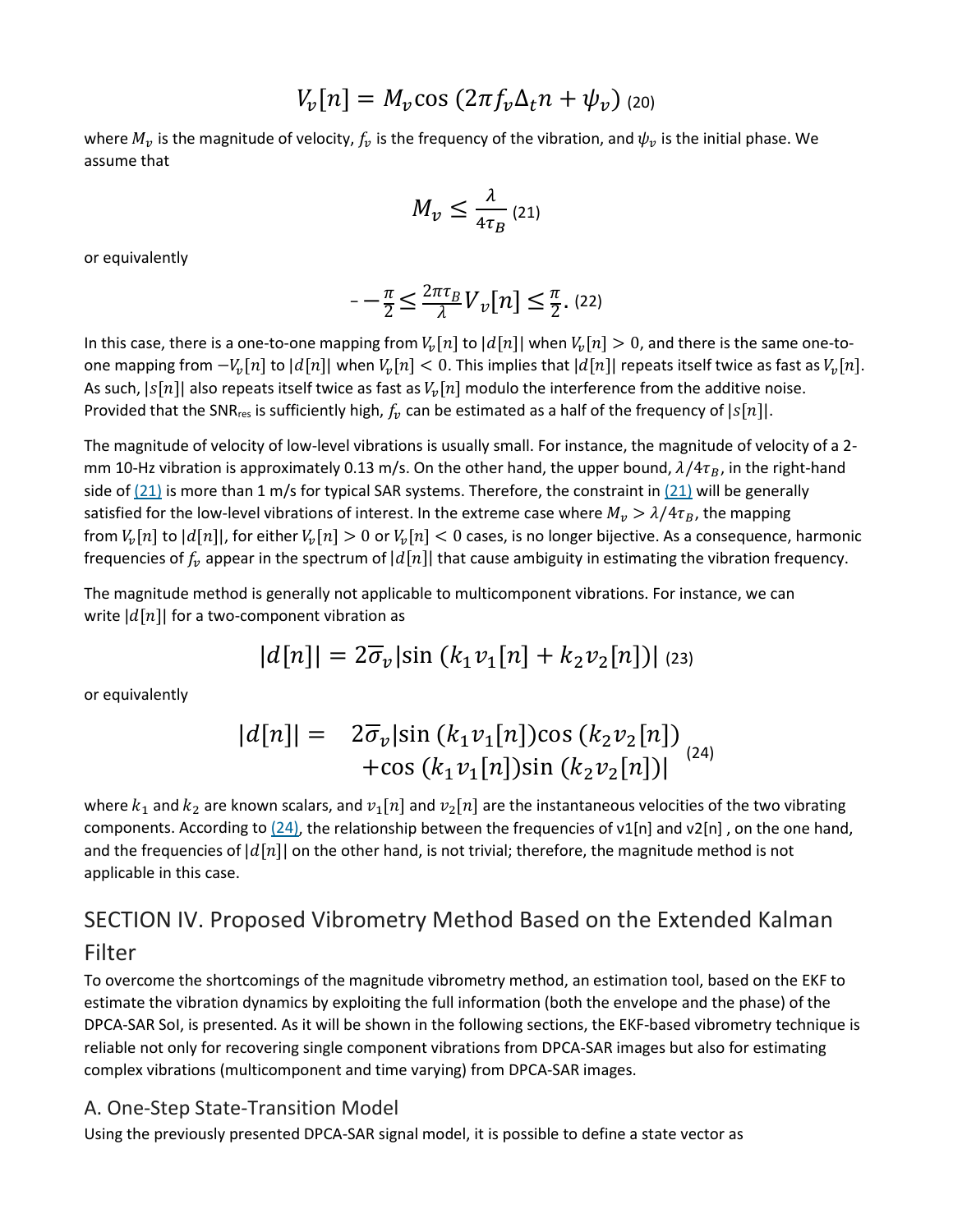$$
\mathbf{X}_n = (x_v[n], V_v[n])^T
$$
 (25)

where *n* is each slow-time step. The state variables  $x_v[n]$  and  $V_v[n]$  are the instantaneous position and velocity, in the range direction, of the vibrating target, correspondingly. Let  $A_v[n]$  denote the instantaneous acceleration of the vibrating target. Then, the one-step state-transition model can be written as

$$
\mathbf{X}_{n+1} = \mathbf{F} \mathbf{X}_n + \mathbf{G} A_{\nu}[n] \; \text{(26)}
$$

where

$$
\mathbf{F} = \begin{pmatrix} 1 & \tau_B \\ 0 & 1 \end{pmatrix} (27)
$$

and

$$
\mathbf{G}=(0,\tau_B)^T. \text{ (28)}
$$

Consistent with the EKF setting, we assume  $A_v[n]$  to be a zero-mean white Gaussian process; this assumption is justified in the next paragraph. Note that the state-transition model [\(26\)](https://ieeexplore.ieee.org/document/#deqn26) does not make any assumptions about the vibration behavior of the vibrating target other than that it must obey Newton's laws of motion. Therefore, this model applies for complex vibrations that increase or decrease in frequency during the collection process.

We now justify the assumption on  $A_p[n]$  using, for simplicity, a single-component sinusoidal vibration. Note that the acceleration signal,  $A<sub>v</sub>(\tau)$ , in this case is of the form

$$
A_v(\tau) = A_d (2\pi f_v)^2 \cos (\omega_0 \tau + \Theta)
$$
 (29)

where  $\omega_0 = 2\pi f_v$ , with  $f_v$  being a uniform random variable in [0,  $f_{\text{prf}}/2$ ],  $\Theta$  is a uniform random variable in  $[-\pi, \pi]$ , and  $A_d$  is a uniform random variable in [0,  $d_{\text{max}}$ ], with  $d_{\text{max}}$  being the maximum amplitude of a measurable displacement. The random variables  $f_v$ ,  $\Theta$ , and  $A_d$  are assumed to be independent. Next, it can be shown that the auto-covariance function of  $A_v(\tau)$  is given by

$$
R_{A_{\nu}A_{\nu}}(\tau) = \frac{d_{\max}^2(\pi f_{\text{prf}})^3}{30} \frac{\sin(\pi f_{\text{prf}}\tau)}{\tau}.
$$
 (30)

Therefore, since the sampling time is given by the PRI, and  $\tau = n\Delta t = n/f_{\text{prf}}$ , [\(30\)](https://ieeexplore.ieee.org/document/#deqn30) becomes a delta function. Thus, it is not unreasonable to consider  $A_{\nu}[n]$  as a zero-mean white Gaussian process for a sinusoidal acceleration in the one-step state-transition model  $(26)$ . Note, however, if the range of  $f_v$  is not  $[0, f_{\text{prf}}/2]$ , then [\(30\)](https://ieeexplore.ieee.org/document/#deqn30) will approximate a delta function.

#### B. Observation Model

For the DPCA-SAR system and the previous one-step state-transition model, the observation model is given by

$$
s[n] = d[n] + w[n]
$$
  
\n
$$
\equiv h(\mathbf{X}_n) + w[n].
$$
<sup>(31)</sup>

From [\(16\),](https://ieeexplore.ieee.org/document/#deqn16) it is clear that  $d[n]$  (and therefore the observation model) is nonlinear with respect to the state vector **X**. In the EKF, the observation matrix  $\mathbf{H}_n$  is defined as

$$
\mathbf{H}_n = \nabla h \big|_{\mathbf{X} = \mathbf{X}_{n|n-1}} \text{ (32)}
$$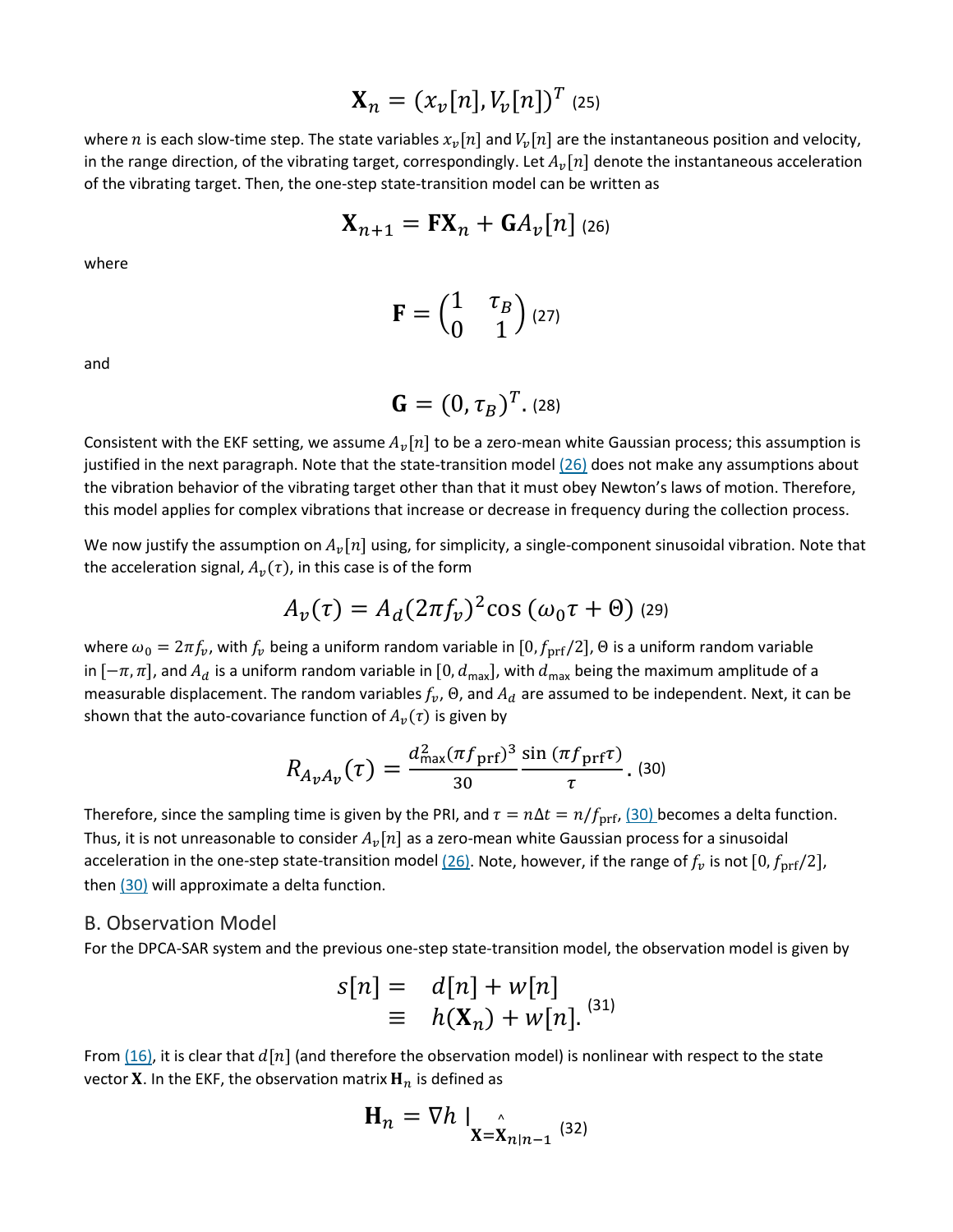where  $\overset{\sim}{\mathbf{X}}_{n-1}$  is the estimation of  $\mathbf{X}_{n-1}.$  As such, the linearized observation model can be written as

$$
s[n] = \mathbf{H}_n \mathbf{X}_n + w[n] \text{ (33)}
$$

where

$$
\mathbf{H}_{n} = (4\kappa \overline{\sigma}_{v} \sin (\kappa \tau_{B} \mathbf{\hat{X}}_{n-1}(2)) e^{j\Phi_{n} - j\pi/2},
$$
  
\n
$$
2\kappa \tau_{B} \overline{\sigma}_{v} \cos (\kappa \tau_{B} \mathbf{\hat{X}}_{n-1}(2)) e^{j\Phi_{n}}
$$
  
\n
$$
-2\kappa \tau_{B} \overline{\sigma}_{v} \sin (\kappa \tau_{B} \mathbf{\hat{X}}_{n-1}(2)) e^{j\Phi_{n} - j\pi/2},
$$
  
\n
$$
\kappa = \frac{2\pi}{\lambda}
$$
 (34)(35)

and

$$
\Phi_n = -k_y y_v n \Delta t + \phi_v \n- \frac{2\pi}{\lambda} \left( 2\overset{\wedge}{\mathbf{X}}_{n-1}(1) + \tau_B \overset{\wedge}{\mathbf{X}}_{n-1}(2) \right) - \frac{\pi}{2}.
$$
\n<sup>(36)</sup>

In our formulation, it is assumed that the variance of the noise  $w[n]$  is known. With the one-step state-transition model given in [\(26\)](https://ieeexplore.ieee.org/document/#deqn26) and the linearized observation model given in [\(33\),](https://ieeexplore.ieee.org/document/#deqn33) the Kalman filter described in [25] and [26] can be used to estimate the vibration dynamics with an initial condition. The solution to the vibration-estimation problem using the Kalman filter is given as follows. We begin by defining

$$
s_i^j = (s[i], ..., s[j])^T, i < j \text{ and } 0 \le i, j \le N. \text{ (37)}
$$

Next, let  $\overset{\circ}{X}_{n+1|n}$  and  $\overset{\circ}{X}_{n|n}$  be the predicted and corrected state estimates, respectively. Then, the state estimates  $\overset{\circ}{\mathbf{X}}_{n+1|n} \doteq \mathsf{E}[\mathbf{X}_{n+1} \mid s_0^n]$  and  $\overset{\circ}{\mathbf{X}}_{n|n} \doteq \mathsf{E}[\mathbf{X}_n \mid s_0^n]$  are given recursively by

$$
\mathbf{X}_{n+1|n} = \mathbf{F} \mathbf{X}_{n|n}, n = 1, 2, \dots^{38}
$$

and

$$
\mathbf{\hat{X}}_{n|n} = \mathbf{\hat{X}}_{n|n-1} + \mathbf{K}_n \left( s[n] - \mathbf{H}_n \mathbf{\hat{X}}_{n|n-1} \right), n = 1, 2, ..., (39)
$$

with the initialization  $\stackrel{\sim}{\mathbf{X}}_{0|-1}=E[X_0].$  (Here,  $E[U]$  is the expected value of the random variable  $U$ , and  $E[U|Z]$  is the conditional expectation of the random variable  $U$  given the random variable  $Z$ .) In this paper, it is assumed that any vibrating target has symmetrical displacements and velocities with respect its central position.

Therefore,  $\overset{\circ}{\mathbf{X}}_{0|-1} = E[X_0] = 0.$  The Kalman gain,  $\mathbf{K}_n$ , is given by

$$
\mathbf{K}_n = \mathbf{\Sigma}_{n|n-1} \mathbf{H}_n^T (\mathbf{H}_n \mathbf{\Sigma}_{n|n-1} \mathbf{H}_n^T + \sigma_w^2)^{-1}
$$
 (40)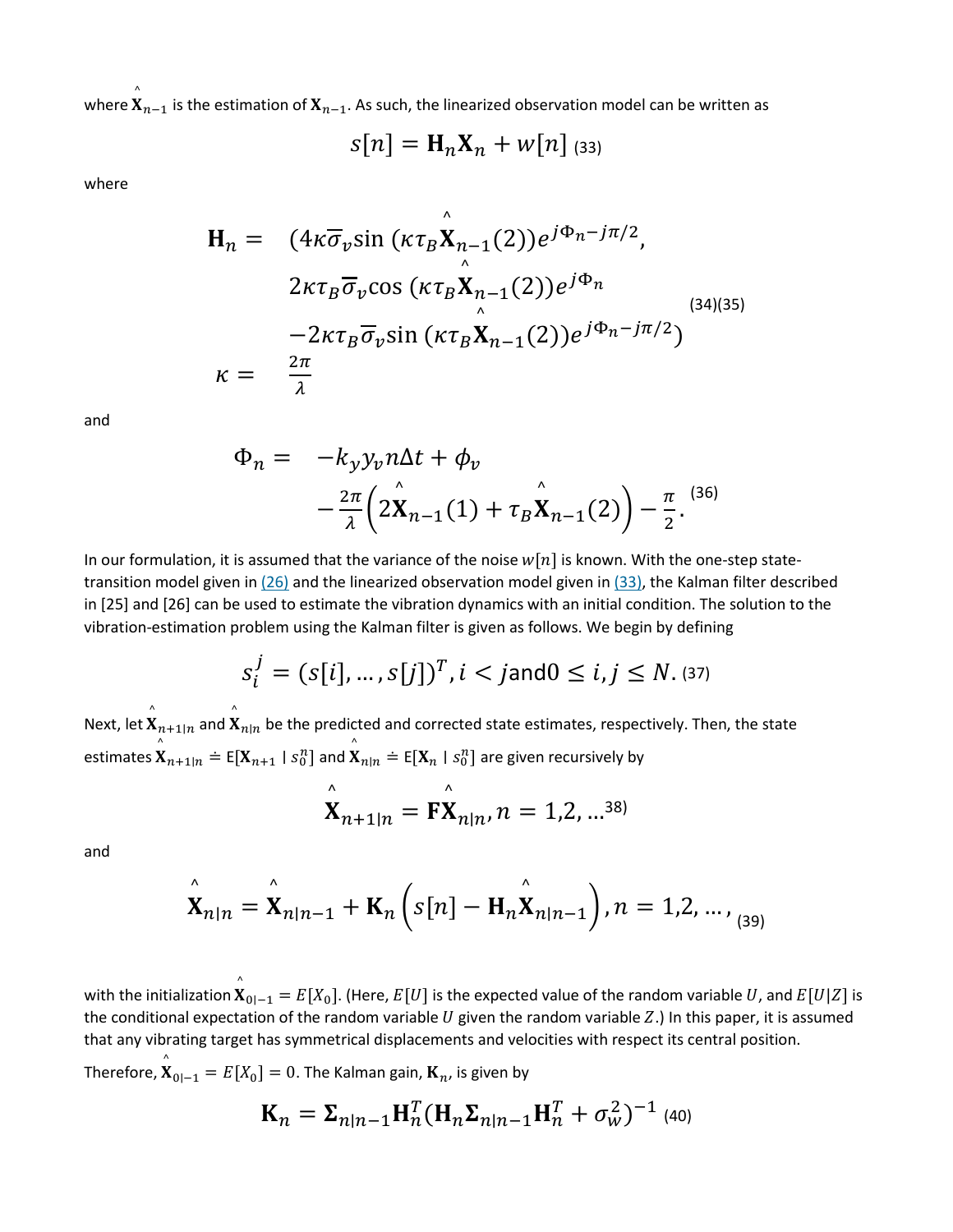where  $\Sigma_{n|n-1} \doteq {\sf Cov}(X_n\mid s_0^{n-1})$  and  ${\bf H}_n^T$  is the transpose of  ${\bf H}_n$ . The covariance matrix,  $\Sigma_{n|n-1}$ , can be computed jointly with  $\Sigma_{n|n} \doteq \text{Cov}(X_n \mid s_0^n)$  from the following recursion:

$$
\Sigma_{n|n} = \Sigma_{n|n-1} + \mathbf{K}_n \mathbf{H}_n \Sigma_{n|n-1}, n = 1, 2, \dots (41)
$$

and

$$
\Sigma_{n+1|n} = \mathbf{F} \Sigma_{n|n} + \mathbf{F}^T \mathbf{G} \mathbf{Q}_n \mathbf{H}^T, n = 1, 2, \dots (42)
$$

with the initialization  $\Sigma_{0|-1}$  ≐ Cov( $X_0$ ), where  $\mathbf{Q}_n$  is the covariance matrix of the instantaneous vibration acceleration  $A_{\nu}[n]$ . Fig. 3 shows the block diagram of the Kalman filter for the vibration estimation problem.



 $\text{Initial condition: } \hat{\textbf{X}}_{0 \mid \negthinspace - \negthinspace 1} = \negthinspace \textnormal{\texttt{E}}\{\textbf{X}_0\}, \text{ } \textbf{ \Sigma}_{0 \mid \negthinspace - \negthinspace 1} = \textbf{Cov}\{\textbf{X}_0\}$ 

**Fig. 3.** Block diagram of the Kalman filter for vibration estimation in DPCA-SAR. The variable  $s[n]$  is the DPCA-SAR SoI,  $K_n$  is the Kalman gain,  $H_n$  is the linearized observation matrix, and F is the one-step state-transition matrix.

### SECTION V. Observation Noise Immunity by Averaging Over Several State **Estimates**

#### A. Motivation

Recall that when the state-transition model was defined, no assumptions were made about the vibration behavior of the vibrating target other than it was obeying the classical laws of motion. Defining the statetransition model in this manner permits the vibration dynamics of the vibrating target to change drastically between each slow-time step. However, while it is not constrained in the state-transition model, it was assumed that the PRI was significantly shorter than the period of the vibration of interest. With this assumption, it is not physically possible for the vibrating target to exhibit a drastic change of position between each slow-time step. Therefore, any nontrivial changes in the vibration dynamics of the vibrating target in the observed signal,  $s[n]$ , between successive slow time steps, are caused solely by the observation noise. Since the state-transition model does not account for this and since the observations are linearized at each slow-time step, the standard implementation of the EKF is very susceptible to observation noise. This susceptibility to noise can lead to incorrect state-variable estimates and misleading vibration behavior. If the observation noise is suppressed, the EKF becomes much more accurate and stable.

It is widely known that the state estimates of the EKF may diverge when the error covariance becomes significantly small. In fact, some variations of the EKF have been developed for compensating the uncertainties in the error covariance introduced by the first-order linearization. One of the most popular is the unscented Kalman filter (UKF) [27], [28]. The UKF was originally developed under the idea that the linearization step of the EKF can produce a highly unstable filter if the assumptions of local linearity are violated. Specifically, the UKF employs an unscented transformation to estimate the statistics of the state variables as they pass through the nonlinear system. In this way, the UKF produces estimates of third-order accuracy while the EKF produces estimates of first-order accuracy [28]. In contrast, in this paper, we present a special modification to the EKF in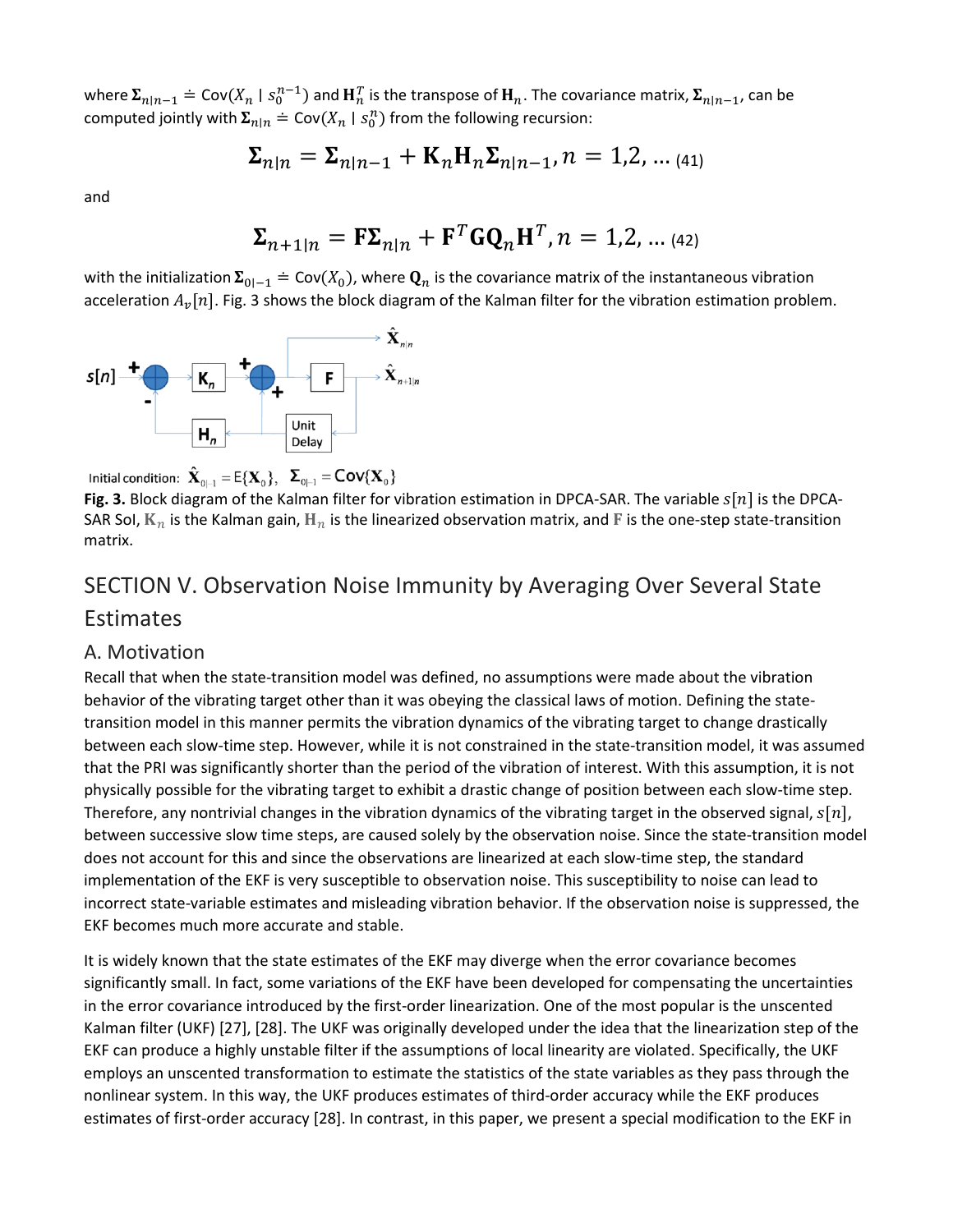order to reduce the adverse effect of severe data variability on the piece-wise-linear assumption. Specifically, in this paper, we average the state estimates to produce more stable estimates, which, in turn, is used in the computation of the linearized observation matrix.

To motivate this averaging approach, consider the case of a single static target. Each time the static target is observed, the observation noise randomly places the target at the incorrect position in the ground scene. If the static target is repeatedly observed over an extended period of time, each observation will create a set of different possible target locations. This set of all observations will be a scattering of locations, centralized and symmetric around the true target location. The centralized and symmetric scattering of observations is because the noise is assumed to be ZMCSCG. As the number of observations increases, the expected value of the set of all the observations will approach the true target location. Thus, resilience to noise is directly related to the number of averaged state estimates. However, in this article, all the targets of interest are vibrating. Thus, averaging over too many state estimates while suppressing the noise will also suppress the vibration behavior and only the average target position will remain. Therefore, it is critical to average over as many state estimates as possible to suppress the noise, while not averaging over too many state estimates to ensure retention of the vibration behavior of the target. An analytical expression to determine the number of points to average over is developed below.

If  $f_n$  is the vibration frequency of the target of interest, then  $1/f_n$  is the time needed for a single complete vibration cycle, or period, M is the number of averaged points for noise suppression, and  $\Delta t$  is the PRI. Then, the state estimates are being averaged over the time interval,  $M\Delta t$ . Taking the ratio of these quantities gives the ratio of a single vibration that the state estimates are estimated over

$$
\frac{M\Delta t}{\frac{1}{f_v}} = \beta \cdot (43)
$$

Setting  $\beta \approx 0.125$  ensures that the average is taken over at most 1/8 of the vibrating period. Averaging over 1/8 or less of the vibrating period appears to ensure the vibration dynamics are not substantially suppressed. As can be seen in Section VI, this rule holds for many different target dynamics: sinusoidal and stationary vibrations, sinusoidal and linearly increasing in frequency vibrations, and multicomponent sinusoidal vibrations. While any  $\beta \leq 0.125$  is sufficient to retain the vibration behavior, increasing the time of the averaging will increase the noise immunity. Therefore, M should be as large as possible, while ensuring  $\beta \approx 0.125$ . This condition can be expressed mathematically as

$$
M = \max\left\{n \in \mathbb{N}: n \leq \frac{0.125}{\Delta t f_v}\right\}.
$$
 (44)

Note that for a given vibration frequency, as the PRF increases (i.e.,  $\Delta t$  decreases), the number of state estimates that can be averaged,  $M$ , increases. Therefore, for a given target vibration frequency and SNR<sub>res</sub> value, a higher PRF (low  $\Delta t$ ) increases noise immunity. This is further discussed in Section V-D and Fig. 7. An example of the improvement obtained using the state-estimate averaging is shown in Figs. 4 and 5. As can be seen in Figs. 4 and 5, the averaging technique drastically improves the resemblance of the estimated instantaneous position of the target with the ground truth. The introduction of the state-estimate averaging method to the EKF is presented in Section V-C.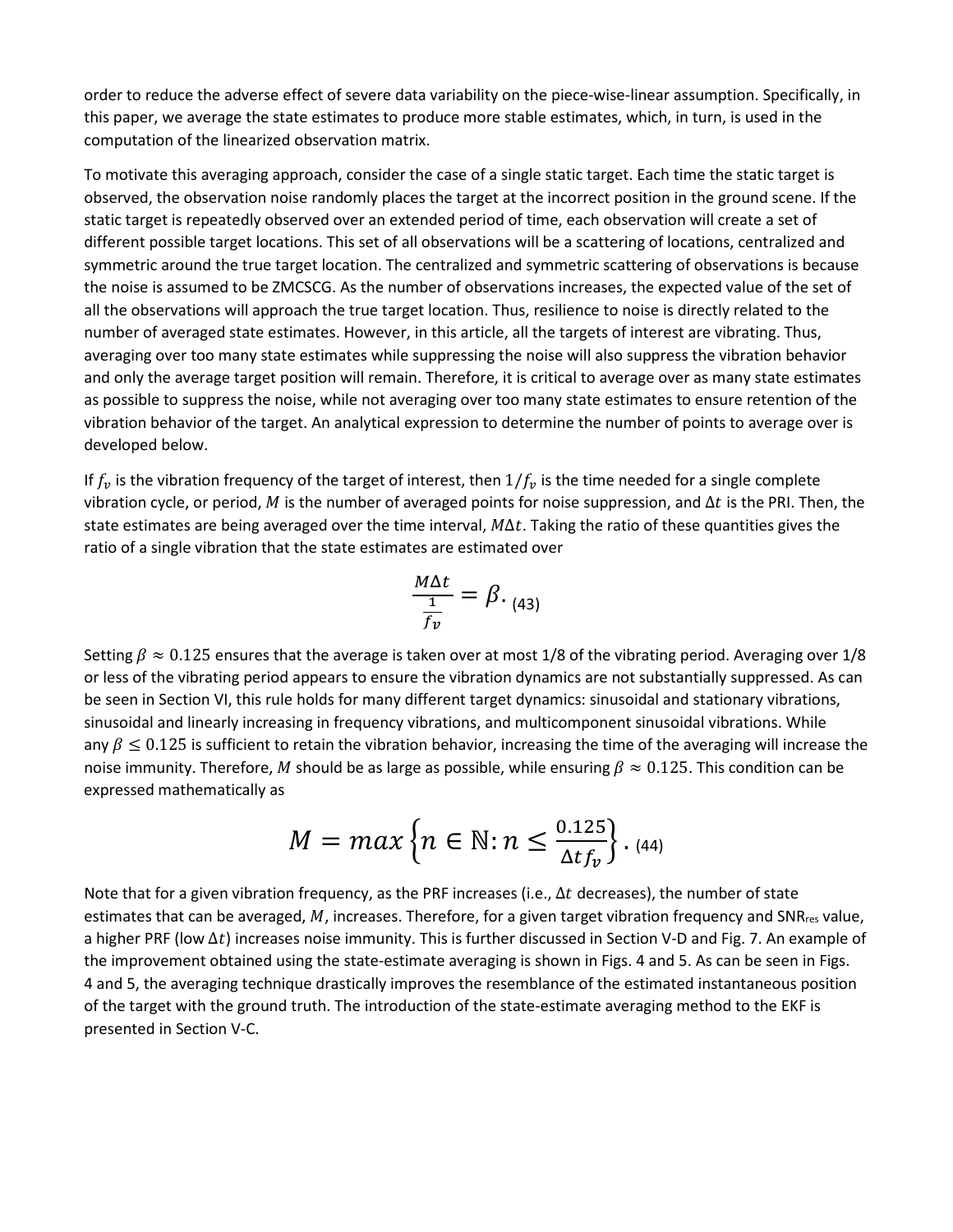

Fig. 4. Estimated position of a 1-mm 8-Hz vibrating target using the EKF. The DPCA-SAR SoI was contaminated with ZMCSCG noise with an SNR<sub>res</sub> of 15 dB. State-estimate averaging improves the estimated position of the vibrating target significantly when using the EKF-based method. In this example, the MSE is reduced by 34%.



Fig. 5. Estimated position of a multicomponent vibration. The components are 1 mm, 5 Hz and 0.75 mm and 12 Hz. The DPCA-SAR Sol was contaminated with ZMCSCG noise with an SNR<sub>res</sub> of 15 dB. State-estimate averaging improves the estimated position of the vibrating target significantly when using the EKF-based method. In this example, the MSE is reduced by 76%.



Fig. 7. Percentage of reliability in estimating the frequency of the vibrating target within 1 Hz over 1000 SoI for a given residual SNR<sub>res</sub> value. The vibrating target had a frequency of 8 Hz and a magnitude of 1 mm. As can be observed, the proposed averaging technique drastically improves the reliability of the EKF when 3 dB ≤ SNR<sub>res</sub> ≤ 11 dB.

#### B. Determining an Approximate fv A Priori

One of the potential stumbling blocks of the state-estimate-averaging method is that it depends on having some prior knowledge of the vibration frequency of the target of interest. However, this is not an entirely unreasonable assumption. The vibration dynamics of a target are dependent on the material, geometry, and the machinery that is generating the vibrations. For example, if a corporation does remote monitoring of its own systems, it will have access to the material, geometry, and the machinery that is generating the vibrations.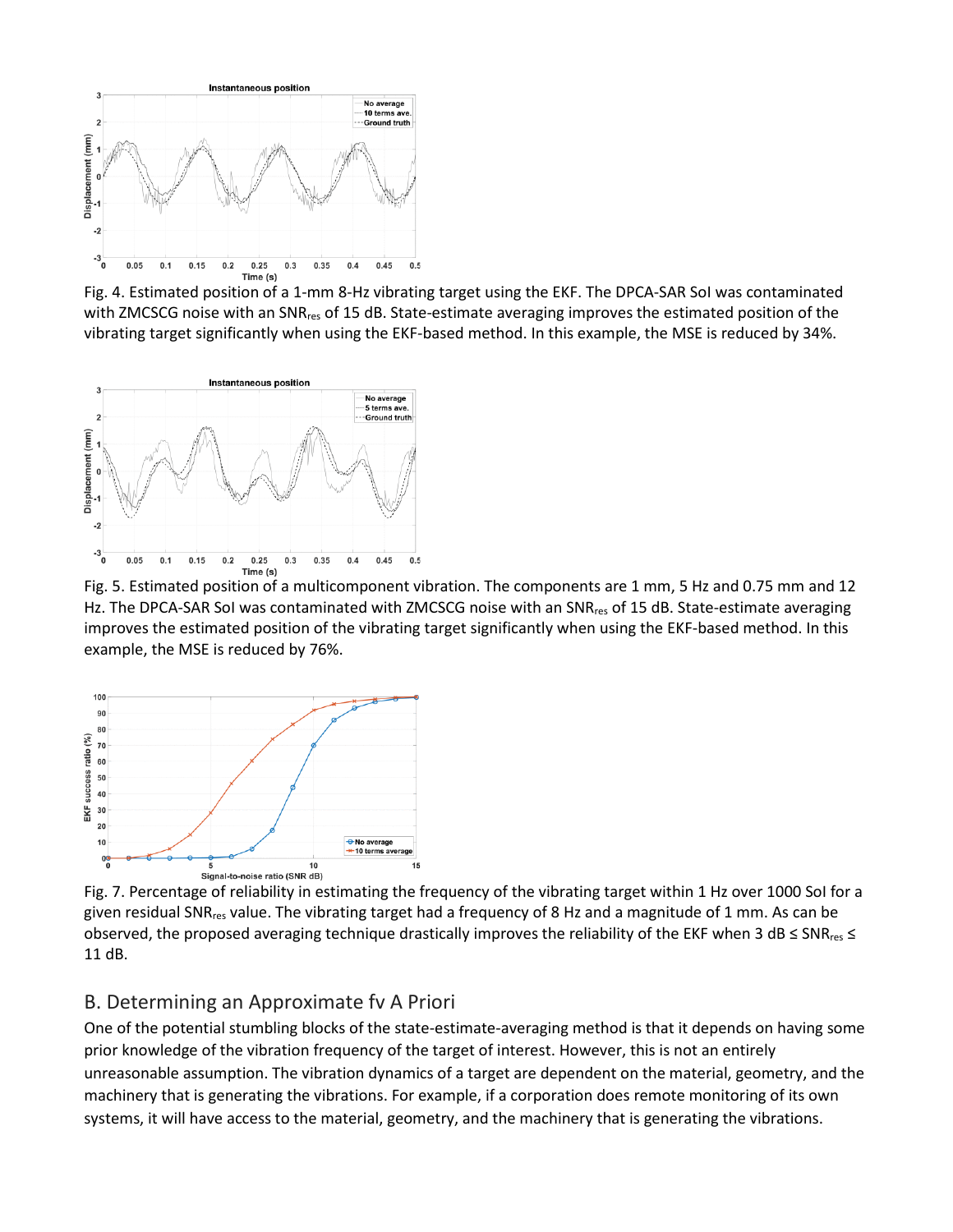Therefore, a range of expected vibration frequencies will be known. If  $f_{\text{max}(\nu)}$  is the maximum expected vibration frequency of a given target, then  $(44)$  can be restated as

$$
M = \max\left\{n \in \mathbb{N}: n \le \frac{0.125}{\Delta t f_{\max(\nu)}}\right\}.
$$
 (45)

In other scenarios, the geometry, material, and machinery can be determined with other remote sensing techniques such as optical, infrared, and multispectral, to name a few. Therefore, in most cases, a maximum expected vibration frequency,  $f_{\text{max}(\nu)}$ , can be estimated.

#### C. Refinement of the EKF for Increased Noise Immunity

Since it is the effect of the observation noise in the EKF model, rather than system noise, that is being mitigated with the state-estimate averaging described in Section V-A, the state-transition model, as defined in  $(26)$ , remains unchanged as this is an accurate description for the vibration behavior. Any changes to the statetransition model in an attempt to gain noise immunity would lead to an incorrect state model. In addition, the observation model defined in [\(31\)](https://ieeexplore.ieee.org/document/#deqn31) remains unchanged as the DPCA-SAR collection platform has a fixed imaging procedure that cannot be altered. The modification occurs in the linearization of the observation model, as it is the linearization that is susceptible to the observation noise.

Let  $N_1$  be the total number of state estimates being averaged, where  $N_1$  is determined by  $(44)$ . Then, the observation matrix,  $H_n$ , is now defined as

$$
\mathbf{H}_n = \nabla h \mid_{\mathbf{X} = \mathbf{X}_{\text{avg}(n)}} \text{ (46)}
$$

where

$$
\mathbf{\hat{X}}_{\text{avg}(n)} = \frac{\hat{\mathbf{X}}_{n|n-1} + \hat{\mathbf{X}}_{n-1|n-2} + \dots + \hat{\mathbf{X}}_{n-N_1+1|n-N_1}}{N_1}.
$$
 (47)

Here, the initialization of the state estimates is given by

$$
\mathbf{X}_{N_1-1|N_1-2} = \dots = \mathbf{X}_{1|0} = \mathbf{X}_{0|-1} = E[X_0] = 0. \tag{48}
$$

This is the sole place in the EKF algorithm at which state estimates averaging is used to provide noise immunity. The rest of the EKF algorithm remains as defined from [\(33\)](https://ieeexplore.ieee.org/document/#deqn33) to [\(42\).](https://ieeexplore.ieee.org/document/#deqn42)

#### D. Noise Requirements

One of the potential challenges when implementing the EKF is that under certain conditions, the state estimations provided through the EKF algorithm can diverge from the actual state variables. This divergence is typically caused by the trace of the error covariance matrix becoming extremely small. When the trace of the covariance matrix is very close to zero, the Kalman gain places unreasonable trust in the state prediction and ignores subsequent observations [29]. When this occurs, the vibrational dynamics of targets cannot be reliably determined. Therefore, for accurate vibrometry, it is necessary to characterize the pervasiveness of this divergence and to determine how to reduce the divergence to negligible levels.

An example of what happens to the state estimate when the estimated state-error-covariance matrix becomes unrealistically small is shown in Fig. 6. It is clear that EKF no longer trusts the observations and the state estimates are updated only using the predictions from the state-transition model.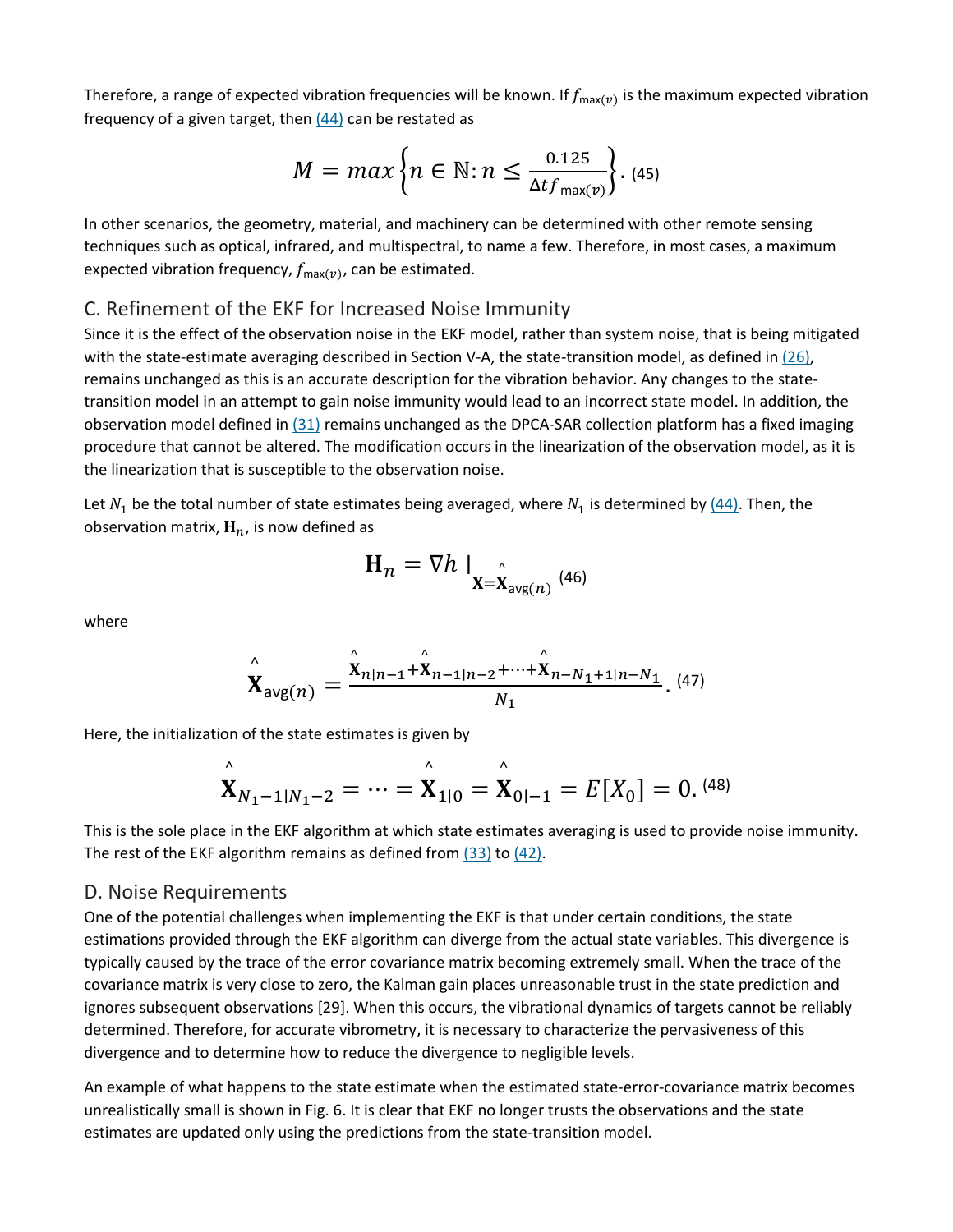

**Fig. 6.** Estimated position and estimated frequency of a 1-mm 8-Hz vibrating target using the EKF. The DPCA-SAR SoI was contaminated with ZMCSCG noise with an SNRres of 9 dB. Strong successive noisy observations cause the Kalman gain to place unreasonable trust in the predicted state estimates and not trust the observations.

For the purpose of characterizing the reliability of the EKF against residual clutter noise, the vibrating target is assumed to have a steady (constant frequency) sinusoidal motion of 8 Hz with a 1-mm displacement. The system parameters used for this characterization are described in Table II. With these target dynamics, 1000 simulated slow-time DPCA-SAR SoIs were generated. Each realization of the slow-time signal was corrupted with a ZMCSCG perturbation as residual clutter noise. Then, the previously developed EKF-vibrometry method was applied to each slow-time signal. If the EKF-vibrometry method estimated the frequency of the vibrating target within an error margin of 1 Hz, then the estimation was considered to be reliable or to have converged; otherwise, the method was considered to have produced an unreliable estimate or have diverged. The ratio of converging solutions to the total number of slow-time SoI was taken as a reliability indicator. This process was repeated for integer SNR<sub>res</sub> values ranging from 1 to 15 dB. This entire procedure was done with the averaging for noise immunity method and without the averaging for noise immunity method. The results are shown in Fig. 7. As can be observed, for a given level of residual SNR<sub>res</sub>, the state-estimate averaging for noise immunity increases the occurrence of converging solutions. For example, when the SNRres is 8 dB, the percentage of diverging solutions is approximately reduced from 80% to 25% when employing the state-estimate-averaging technique. Therefore, for the minimal computational effort, averaging provides not only increased confidence in the vibration behavior but also decreases the likelihood of a divergent solution when the residual clutter noise exhibits SNRres < 15 dB. When the SNRres exceeds 15 dB, the divergence of the estimates is no longer a concern. In fact, the SNR<sub>res</sub>  $\geq$  15 dB requirement is quite reasonable since values between 15 and 20 dB of SNR<sub>res</sub> are typical thresholds for target detection in MTI systems [30]. The performance limits of the proposed method are summarized in Table I.

| Parameter                                      | Quantity                                                                                |
|------------------------------------------------|-----------------------------------------------------------------------------------------|
| Required SNR <sub>res</sub> :                  | 15dB                                                                                    |
| <b>Frequency Resolution</b>                    |                                                                                         |
|                                                | $n_{\mathcal{D}\tau f}N$                                                                |
| Maximum measurable vibration velocity (MMVV):  |                                                                                         |
|                                                | $4\tau_R$                                                                               |
| Maximum measurable vibration frequency (MMVF): | Theoretically $\frac{f_{p\tau f}}{2}$ ; with state averaging $\frac{f_{p\tau f}}{2N_1}$ |
|                                                |                                                                                         |

**TABLE I** Performance Limits of DPCA-SAR Vibration Estimation Using the EKF Method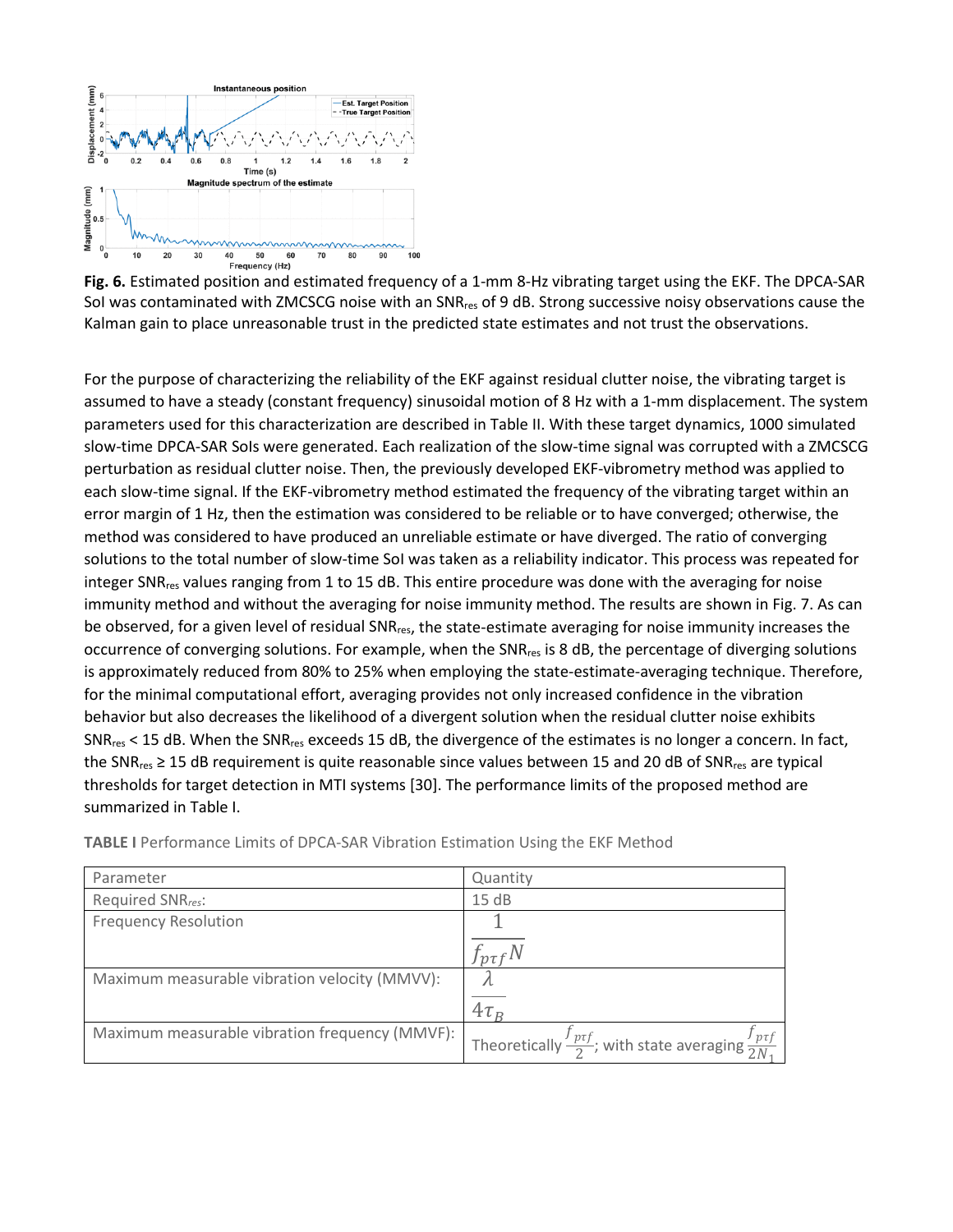| Parameter                   | Quantity                            |
|-----------------------------|-------------------------------------|
| Required $SNR_{res}$ :      | 15dB                                |
| Frequency Resolution:       | $\overline{f_{prf}N}$               |
| Maximum measurable          |                                     |
| vibration velocity (MMVV):  | $rac{\lambda}{4\tau_B}$             |
| Maximum measurable          |                                     |
| vibration frequency (MMVF): | theoretically $\frac{f_{prf}}{2}$ ; |
|                             | with state averaging                |

**TABLE II** DPCA-SAR System Parameters Used in Simulations

| Parameter            | Quantity          |
|----------------------|-------------------|
| Center frequency     | 16 GHz            |
| <b>Effective PRG</b> | 487 Hz            |
| Propagation velocity | $3x10^8$ m/s      |
| Platform velocity    | $175 \text{ m/s}$ |
| Slant range          | 10km              |
| Azimuth resolution   | 0.33 <sub>m</sub> |
| Aperture length      | 363 m             |
| $SNR_{res}$          | 15dB              |
| <b>Baselin</b>       | 0.3596 m          |

| Parameter            | Quantity             |
|----------------------|----------------------|
| Center frequency     | <b>16 GHz</b>        |
| <b>Effective PRF</b> | 487 Hz               |
| Propagation velocity | $3 \times 10^8$ m/s  |
| Platform velocity    | $175 \text{ m/s}$    |
| Slant range          | $10 \text{ km}$      |
| Azimuth resolution   | $0.33 \; \mathrm{m}$ |
| Aperture length      | $363 \text{ m}$      |
| $SNR_{res}$          | 15dB                 |
| <b>Baseline</b>      | $0.3596$ m           |

#### E. Signal-to-Clutter Ratio

In a general sense, clutter can be defined as the collection of all targets or objects that engender undesired reflections in the returned radar signal. These undesired reflections often degrade the performance of the radar system as the target of interest cannot be separated from the background. Clutter can be placed into one of two categories: surface clutter and airborne clutter. Some examples of surface clutter include vegetation, ground terrain, ocean surface condition, and jungle canopies. Airborne clutter, sometimes termed volume clutter, typically refers to rain, insects, or birds. In this paper, only ground clutter is considered. Since a SAR is designed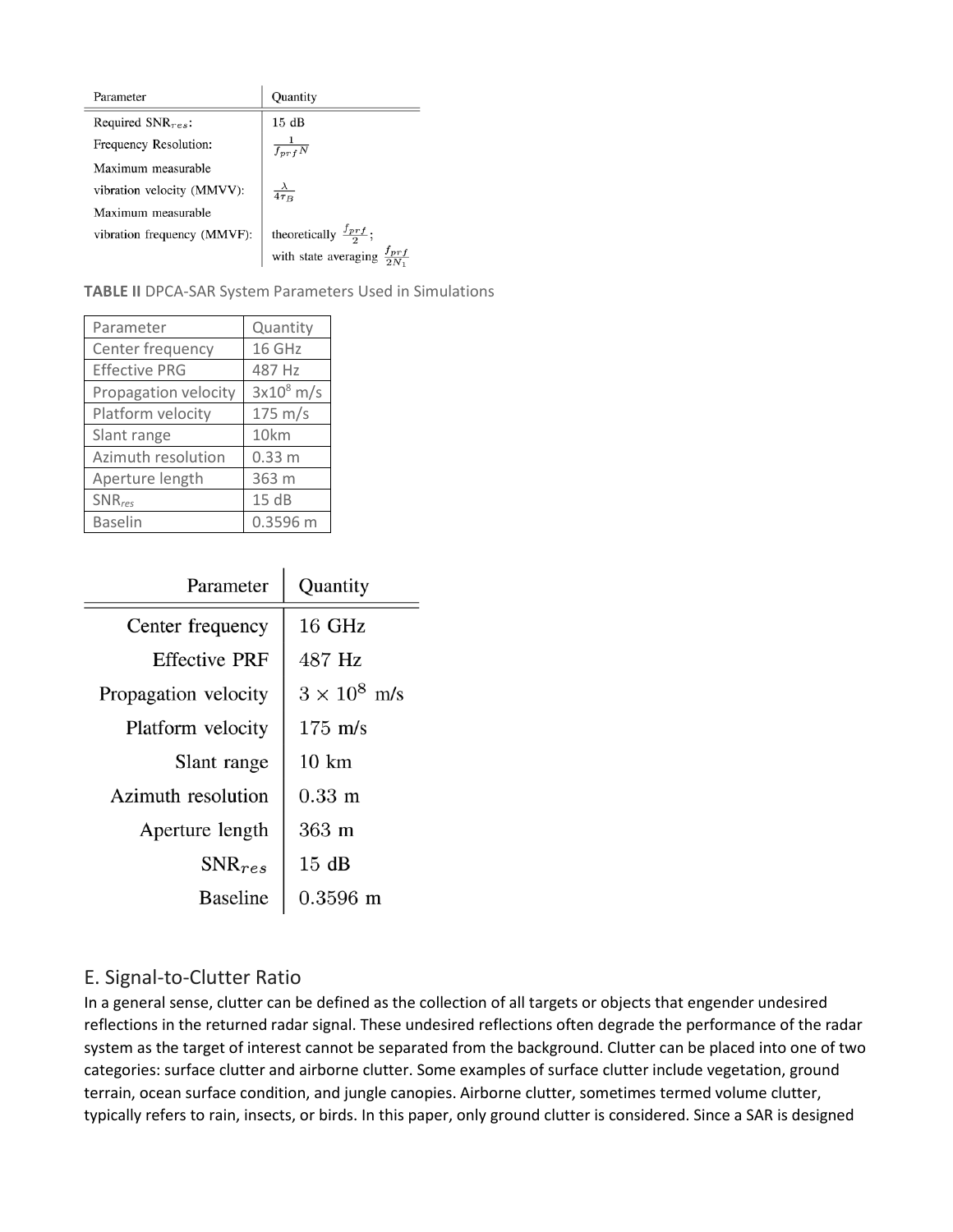to be an all-weather imaging system, the majority of airborne clutter typically has minimal, and often negligible, effects on the quality of the SAR image [31]–[32][33].

One of the distinct advantages of a DPCA-SAR system is that it performs quite well when introduced into a high clutter environment. In real-world applications, the removal of the clutter signal is subject to the noise floor of the DPCA-SAR system [23]. When the noise increases, residual clutter (from imperfect noise cancellation) will be present. However, this residual clutter will be indistinguishable from the noise signal. This noise is generated from any incoherence between the two antennas, in addition to the thermal noise [34]. This incoherence is generated from a variety of imperfections in the collection platform, as well as natural background radiation.

One source that produces the stated incoherence is imperfections in the flight path due to turbulence. An irregular flight path causes the aft-antenna to be in a slightly different collection location than the fore-antenna. As a consequence, the DPCA-SAR system is not capable of producing a perfect cancellation due to the differences in the clutter signals collected by the two antennas. Typically on board a SAR platform, there is a GPS as well as some type of inertial measurement unit (IMU) or guidance system. These systems track the position of the collection platform for the duration of the flight. The GPS and IMU typically help to compensate for the irregular flight path; however, their success is limited by their own error margins [35]. Since turbulence can be viewed as a random process and the GPS and IMU errors are random, this incoherence can be viewed as noise.

A second source that causes incoherence is the inconsistency between the fore- and aft-antennas. Any misalignment in phase results in a corresponding range error. With the same clutter signal mapped to a different range line for each antenna, these clutter signals will not be removed in the DPCA-SAR SoI. Since this phase error is due to real-world system limitations, it is random and can also be viewed as noise.

Therefore, even using adaptive correction techniques, as a practical matter, the clutter can only be canceled down to the noise level. Hence, the DPCA-SAR signal to residual-clutter ratio (SCRres) is for all intents and purposes equivalent to the SNRres. For vibrometry purposes, the effect of the residual clutter on the DPCA-SAR signal may be worse than the effect of the noise. However, the effect of the residual clutter cannot be less significant than the effect of the noise.

### SECTION VI. Simulations and Results

The presented EKF method has the ability to estimate not only the vibration frequency, but can also determine the instantaneous position and velocity of the vibrating target during the collection process. Since the EKF method is not restricted to a single-component sinusoidal vibration, it can be used to recover complex vibration, including multicomponent sinusoidal vibrations and vibrations with time-varying characteristics. In this section, the EKF-based vibrometry technique is tested for different vibration dynamics. Specifically, the vibration dynamics considered are a single-component sinusoidal vibration, a linearly increasing (and decreasing) frequency sinusoidal vibration, and a multicomponent sinusoidal vibration. For the case of a single-component sinusoidal vibration, the results of the magnitude method are presented for comparison. The vibrometry methods are validated by simulating the DPCA-SAR SoI, as described by [\(16\).](https://ieeexplore.ieee.org/document/#deqn16) It is important to remember that the ground clutter present in the SAR images (captured by both the aft- and the fore-antennas) has been already suppressed in the DPCA-SAR SoI. However, we do consider residual clutter noise clutter/noise in the following simulations.

The simulated DPCA-SAR system is operating in the  $K_u$  -band and the corresponding system parameters are listed in Table II. These system parameters are chosen in part to mimic the Lynx radar [2]. The baseline,  $B$ , and the platform velocity,  $V_a$ , are, however, typical values of a DPCA-SAR system.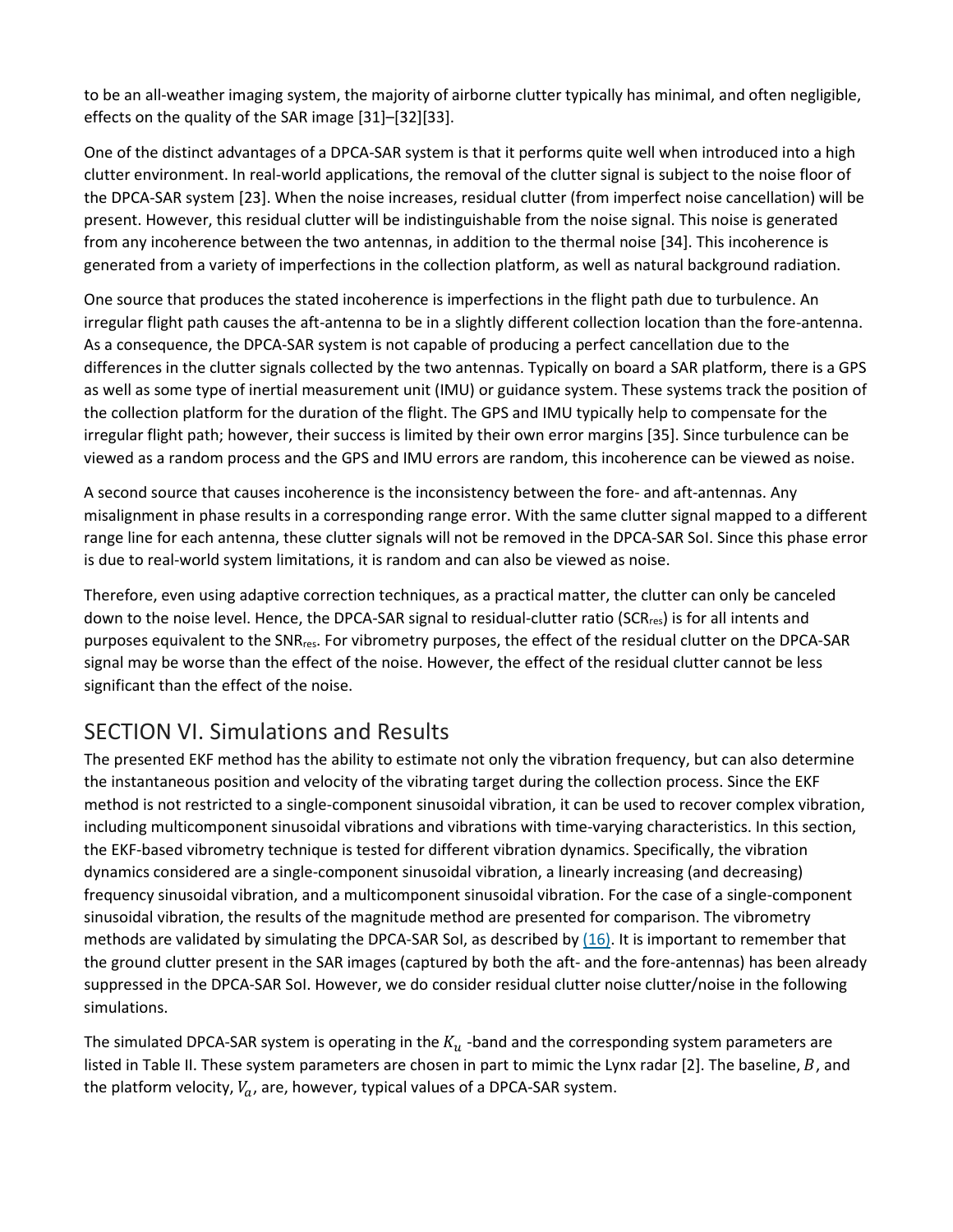#### A. Simple Sinusoidal Vibration Simulation

The first set of simulations considers a vibrating target whose displacement is described through a sinusoidal vibration of constant frequency and constant amplitude. The target had an 8-Hz oscillation with an amplitude of 1 mm (i.e., a velocity of 50.26 mm/s). Figs. 8 and 9 show the results of applying the magnitude method for estimating the instantaneous velocity of the target. As can be observed in Fig. 8, the vibration frequency is contained in the spectrum of the DPCA-SAR SoI at the double of the original frequency (i.e., a 16-Hz component can be observed). Fig. 9 shows the velocity waveform recovered by solving  $(19)$ . As can be observed, the recovered waveform exhibits the double of the frequency of the original signal due to the effect of the absolute value in [\(19\).](https://ieeexplore.ieee.org/document/#deqn19) Meanwhile, Fig. 10 shows the results of the EKF-vibrometry method estimating the position of a vibrating target without using the state-estimate-averaging technique described in Section V. As can be observed in Fig. 10, the waveform recovered by the EKF-vibrometry method is highly affected by the residual clutter noise. This issue is addressed by applying the proposed state-estimate averaging, as shown in Fig. 11. In this case, the state-estimate averaging occurred over 10 consecutive terms. It is clear from Fig. 11 that the stateestimate average improves the position estimate of the vibrating target and, consequently, produces a sharper peak in the frequency spectrum of the estimated signal. In fact, when analyzing the mean square error (MSE) of the estimated position of the target, the first EKF method produces an MSE of 0.2279 mm<sup>2</sup>while the MSE of the modified method is 0.1503 mm<sup>2</sup>. Therefore, the modification improved the position estimate of the vibrating target by 34%. Finally, it should be noted that even though the magnitude method performs well for a simple sinusoidal vibration, the algebraic solution becomes nontrivial as the vibration waveform increases in complexity as is explained in Section III-A. Therefore, the study cases shown next will not include this technique.



**Fig. 8.** Absolute value of the DPCA-SAR SoI and its frequency spectrum for a 1-mm 8-Hz vibrating target. The DPCA-SAR SoI was contaminated with ZMCSCG noise with an SNR<sub>res</sub> of 15 dB. The vibration frequency can be estimated directly from the spectrum of the DPCA-SAR SoI. In this case, the 16-Hz peak indicates that the vibration frequency is 8 Hz.



**Fig. 9.** Estimated velocity and estimated frequency spectrum of a 1-mm 8-Hz vibrating target using the magnitude method. The DPCA-SAR SoI was contaminated with ZMCSCG noise with an SNRres of 15 dB. The recovered waveform exhibits a frequency component of twice the value of the original vibration.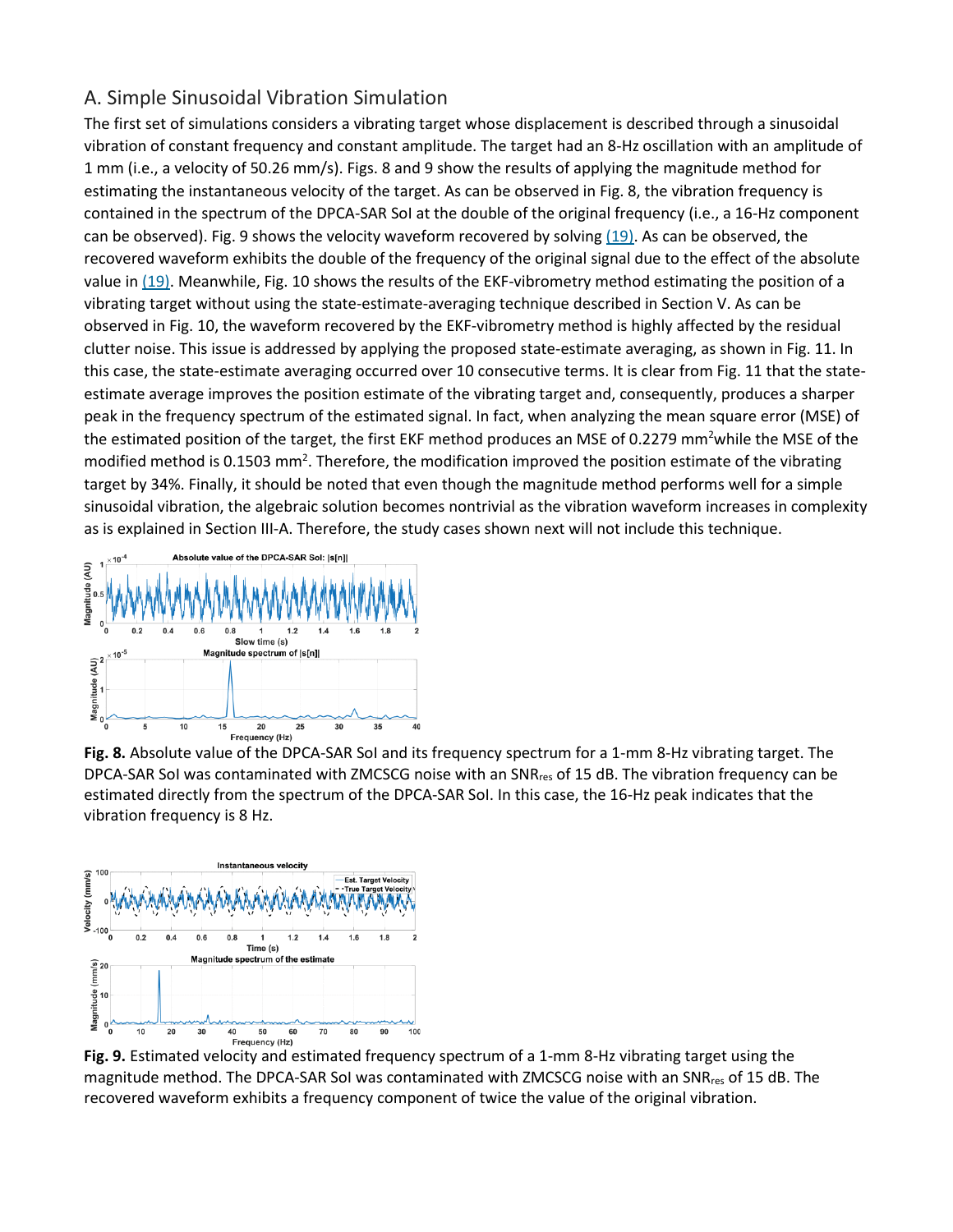

**Fig. 10.** Estimated position and estimated frequency spectrum of a 1-mm 8-Hz vibrating target using the EKF. The DPCA-SAR SoI was contaminated with ZMCSCG noise with an SNRres of 15 dB.



**Fig. 11.** Estimated position and estimated frequency spectrum of a 1-mm 8-Hz vibrating target using the EKF. The DPCA-SAR SoI was contaminated with ZMCSCG noise with an SNR<sub>res</sub> of 15 dB. The state estimates were linearized over seven terms for noise suppression.

#### B. Sinusoidal Vibration With Linearly Increasing Frequency

The next simulation considers the case of a vibrating target whose displacement is described through a sinusoidal vibration that linearly increases in frequency throughout the duration of the aperture. The target oscillations started at 10 Hz and linearly increased to 17 Hz. The displacement of the vibrating target was set to 1 mm. The position estimate for the linear increasing vibration using the modified-EKF is shown in Fig. 12. As in the previous case of a constant frequency sinusoidal vibration, after about two complete oscillations, the estimated target position converges to the true target position.



**Fig. 12.** Position estimation of a vibrating target with time-varying dynamics using the EKF. The vibration frequency linearly increased from 10 to 17 Hz. The amplitude of the vibration was 1 mm. The DPCA-SAR SoI was contaminated with ZMCSCG noise with an SNRres of 15 dB. The state estimates were linearized over 10 terms for noise suppression.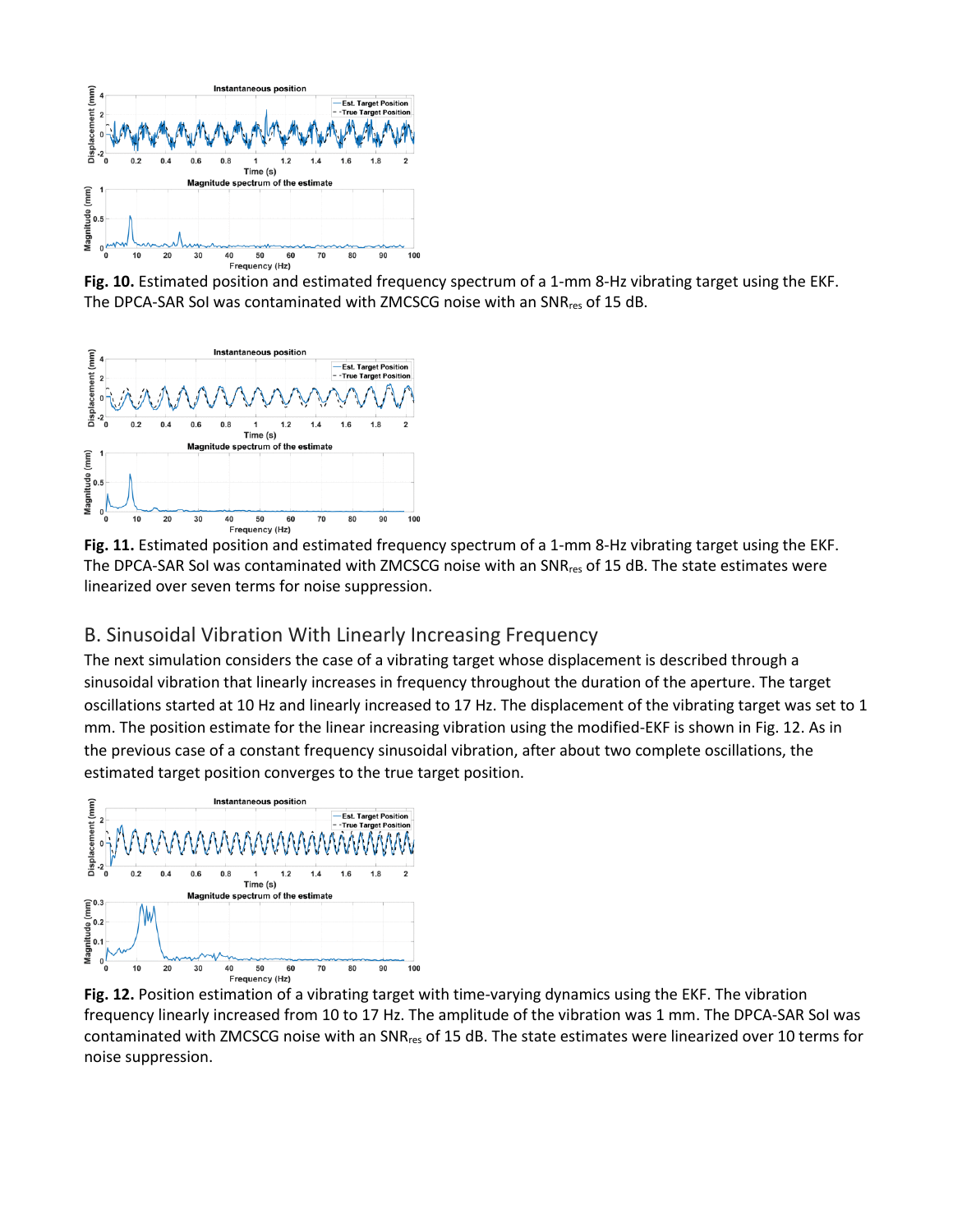#### C. Sinusoidal Vibration With Linearly Decreasing Frequency

In this case, we consider a vibrating target whose displacement is described through a sinusoidal vibration that linearly decreases in frequency throughout the duration of the aperture. The target oscillations started at 16 Hz and linearly decreased to 8 Hz. The displacement of the vibrating target was set to 1 mm. The position estimation for the linear increasing vibration using the modified-EKF is shown in Fig. 13. Similar to the previous cases, after approximately two oscillations, the estimated position of the vibrating target converges to the true target position.



**Fig. 13.** Position estimation of a vibrating target with time-varying dynamics using the EKF. The vibration frequency linearly decreased from 16 to 8 Hz. The amplitude of the vibration was 1 mm. The DPCA-SAR SoI was contaminated with ZMCSCG noise with an SNRres of 15 dB. The state estimates were linearized over 10 terms for noise suppression.

#### D. Multicomponent Vibration

Finally, we considered the case of a vibrating target whose displacement is described as the sum of two sinusoids. The first frequency component has a 5-Hz vibration frequency with a displacement of 1 mm. The second frequency component has a 12-Hz vibration frequency with a displacement of 0.75 mm. The position estimation for the multicomponent vibration without state-estimate averaging is shown in Fig. 14. The position estimation for the multicomponent vibration with state-estimate averaging is shown in Fig. 15. As can be observed in Fig. 15, the state-estimate-averaging technique is required for accurately estimating the position of the vibrating target. Even with the additional vibration component, the estimated position closely matches the true target position. Since the highest frequency component is 12 Hz, the state estimates are averaged over five consecutive terms. For this scenario, the modification of the EKF reduced the MSE of the estimated target position by 76%.



**Fig. 14.** Position estimation of a vibrating target that exhibits a multicomponent vibration using the EKF. No average of state estimates was employed. The vibration frequencies are 5 and 12 Hz, and the vibration amplitudes are 1 and 0.75 mm, respectively. The DPCA-SAR SoI was contaminated with ZMCSCG noise with an SNRres of 15 dB.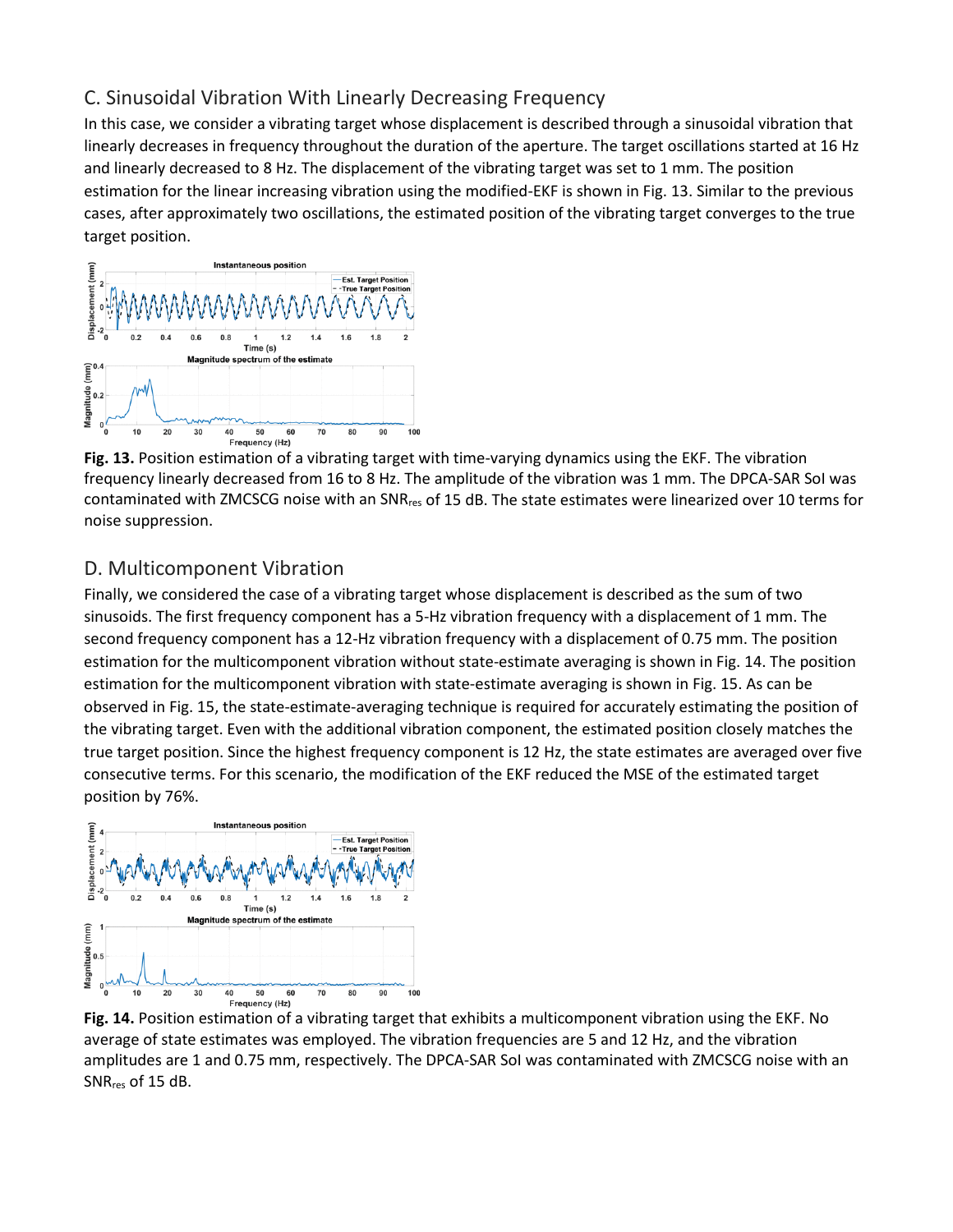

**Fig. 15.** Position estimation of a vibrating target that exhibits a multicomponent vibration using the EKF. Five state estimate terms were averaged. The vibration frequencies are 5 and 12 Hz, and the vibration amplitudes are 1 and 0.75 mm, respectively. The DPCA-SAR SoI was contaminated with ZMCSCG noise with an SNRres of 15 dB.

### SECTION VII. Conclusion

In this paper, a novel vibrometry technique for a DPCA-SAR was presented. In contrast with the traditional SARvibrometry, the proposed vibrometry technique takes advantages of the DPCA-SAR signal model to remove all the ground clutter by combining two SAR images. Therefore, the proposed vibrometry technique can potentially recover the vibration dynamics of a vibrating target in the presence of heavy clutter. Specifically, the proposed vibrometry technique employs an EKF for estimating the instantaneous position and velocity of a target from a difference DPCA-SAR image. Since this technique does not impose specific requirements on the dynamics of the vibrations exhibited by a target, it can be used to estimate complex vibrations such as multicomponent sinusoidal vibrations and others with time-varying characteristics such as increasing (and decreasing) chirped sinusoidal vibrations. Furthermore, it has been demonstrated that the implementation of a state-estimateaveraging technique in the linearization step of the observation function of the EKF algorithm produces a profound positive impact on the performance of the vibrometry technique. In fact, the modification to the EKF presented in this paper improves the position estimate of the vibrating target by 34% when the SNR<sub>res</sub> is 15 dB for a single-component vibrating target. For the multicomponent vibrations, the MSE of the estimated target position is reduced by 76% when the SNRres is 15 dB. Moreover, the state-estimate-averaging technique augmented the reliability of the estimates and decreased the likelihood of divergence of the EKF solution for the position of the vibrating target. When the SNR<sub>res</sub>is 8 dB, the percentage of diverging solutions is approximately reduced from 80% to 25% when employing the state-estimate-averaging technique. The next step for this vibrometry technique is to collect and analyze airborne data relevant to operational SAR systems such as, for example, the Lynx SAR.

### Acknowledgment

The authors would like to thank General Atomics Aeronautical Systems, Inc. (San Diego, CA, USA) for making the Lynx system available for this paper.

### References

- **1.** A. W. Doerry, F. M. Dickey, "Synthetic aperture radar", *Opt. Photon. News*, vol. 15, no. 11, pp. 28-33, Nov. 2004, [online] Available: http://www.osa-opn.org/abstract.cfm?URI=opn-15-11-28.
- **2.** S. I. Tsunoda et al., "Lynx: A high-resolution synthetic aperture radar", *Proc. SPIE*, vol. 3704, pp. 20-27, Jul. 1999, [online] Available: http://dx.doi.org/10.1117/12.354602.
- **3.** S. Chiu, "An analysis of RADARSAT2 SAR-GMTI performance for standard beam mode", Dec. 2000, [online] Available: http://www.dtic.mil/get-tr-doc/pdf?AD=ADA385571&Location=U2&doc=GetTRDoc.pdf.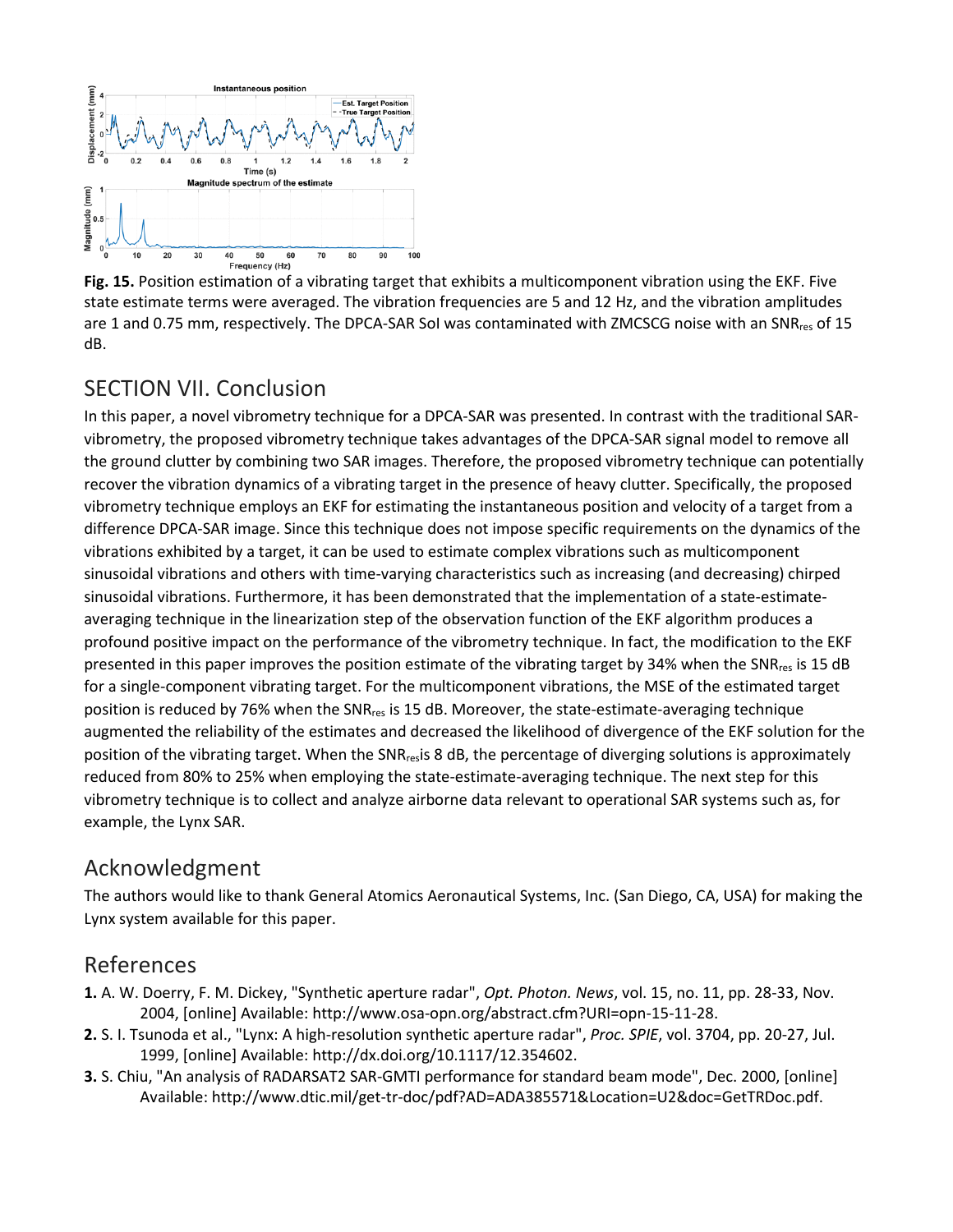- **4.** R. K. Raney, "Synthetic aperture imaging radar and moving targets", *IEEE Trans. Aerosp. Electron. Syst.*, vol. AES-7, no. 3, pp. 499-505, May 1971.
- **5.** T. Sparr, B. Krane, "Micro-Doppler analysis of vibrating targets in SAR", *IEE Proc.-Radar Sonar Navigat.*, vol. 150, no. 4, pp. 277-283, Aug. 2003.
- **6.** M. Ruegg, E. Meier, D. Nuesch, "Constant motion acceleration vibration and rotation of objects in SAR data", *Proc. SPIE*, vol. 5980, pp. 598005-1-598005-12, Oct. 2005, [online] Available: http://dx.doi.org/10.1117/12.626529.
- **7.** M. Ruegg, E. Meier, D. Nuesch, "Vibration and rotation in millimeter-wave SAR", *IEEE Trans. Geosci. Remote Sens.*, vol. 45, no. 2, pp. 293-304, Feb. 2007.
- **8.** V. C. Chen, F. Li, S.-S. Ho, H. Wechsler, "Micro-Doppler effect in radar: Phenomenon model and simulation study", *IEEE Trans. Aerosp. Electron. Syst.*, vol. 42, no. 1, pp. 2-21, Jan. 2006.
- **9.** X. Bai, M. Xing, F. Zhou, G. Lu, Z. Bao, "Imaging of micromotion targets with rotating parts based on empiricalmode decomposition", *IEEE Trans. Geosci. Remote Sens.*, vol. 46, no. 11, pp. 3514-3523, Nov. 2008.
- **10.** Q. Wang, M. Xing, G. Lu, Z. Bao, "High-resolution three-dimensional radar imaging for rapidly spinning targets", *IEEE Trans. Geosci. Remote Sens.*, vol. 46, no. 1, pp. 22-30, Jan. 2008.
- **11.** X. B. Li Deng, Y. L. Qin, H. Q. Wang, Y. P. Li, "The influence of target micromotion on SAR and GMTI", *IEEE Trans. Geosci. Remote Sens.*, vol. 49, no. 7, pp. 2738-2751, Jul. 2011.
- **12.** Q. Wang et al., "SAR-based vibration estimation using the discrete fractional Fourier transform", *IEEE Trans. Geosci. Remote Sens.*, vol. 50, no. 10, pp. 4145-4156, Oct. 2012.
- **13.** Q. Wang et al., "Demonstration of target vibration estimation in synthetic aperture radar imagery", *Proc. IEEE Int. Geosci. Remote Sens. Symp.*, pp. 4083-4086, Jul. 2011.
- **14.** Q. Wang, M. Pepin, B. Santhanam, T. Atwood, M. M. Hayat, "SAR-based vibration retrieval using the fractional Fourier transform in slow time", *Proc. SPIE*, vol. 7669, pp. 766911-1-766911-10, Apr. 2010, [online] Available: http://dx.doi.org/10.1117/12.849671.
- **15.** Q. Wang, M. M. Hayat, B. Santhanam, T. Atwood, "SAR vibrometry using fractional Fourier transform processing", *Proc. SPIE*, vol. 7308, pp. 73080B-1-73080B-9, Apr. 2009, [online] Available: http://dx.doi.org/10.1117/12.818370.
- **16.** Q. Wang, B. Santhanam, M. Pepin, M. M. Hayat, "Performance analysis on synthetic aperture radar-based vibration estimation in clutter", *Proc. Rec. 46th Asilomar Conf. Signals Syst. Comput. (ASILOMAR)*, pp. 217-221, Nov. 2012.
- **17.** J. Adebello, B. Santhanam, "Clutter suppression in synthetic aperture radar targets using the DFRFT and subspace methods with rank reduction", *Proc. 49th Asilomar Conf. Signals Syst. Comput.*, pp. 1669-1673, Nov. 2015.
- **18.** Y. Chen, B. Deng, H. Wang, Y. Qin, J. Ding, "Vibration target detection and vibration parameters estimation based on the DPCA technique in dual-channel SAR", *Sci. China Inf. Sci.*, vol. 55, no. 10, pp. 2281-2291, Oct. 2012, [online] Available: https://doi.org/10.1007/s11432-012-4657-9.
- **19.** Y. Liang, Q. Zhang, Y. Luo, Y.-Q. Bai, Y.-A. Chen, "Micro-Doppler features analysis and extraction of vibrating target in FMCW SAR based on slow time envelope signatures", *IEEE Geosci. Remote Sens. Lett.*, vol. 12, no. 10, pp. 2041-2045, Oct. 2015.
- **20.** B. Liu, K. Yin, Y. Li, F. Shen, Z. Bao, "An improvement in multichannel SAR-GMTI detection in heterogeneous environments", *IEEE Trans. Geosci. Remote Sens.*, vol. 53, no. 2, pp. 810-827, Feb. 2015.
- **21.** W. Zhang, C. Tong, Q. Zhang, X. Zhang, "Micro-Doppler extraction of vibrating target based on dual-channel ATI technique in SAR", *Proc. 2nd IITA Int. Conf. Geosci. Remote Sens.*, vol. 1, pp. 422-425, Aug. 2010.
- **22.** Y. Zhang, "Along track interferometry synthetic aperture radar (ATI-SAR) techniques for ground moving target detection", Jan. 2006, [online] Available: http://www.dtic.mil/dtic/tr/fulltext/u2/a444174.pdf.
- **23.** S. Chiu, C. Livingstone, "A comparison of displaced phase centre antenna and along-track interferometry techniques for RADARSAT-2 ground moving target indication", *Can. J. Remote Sens.*, vol. 31, no. 1, pp. 37-51, 2005, [online] Available: http://dx.doi.org/10.5589/m04-052.